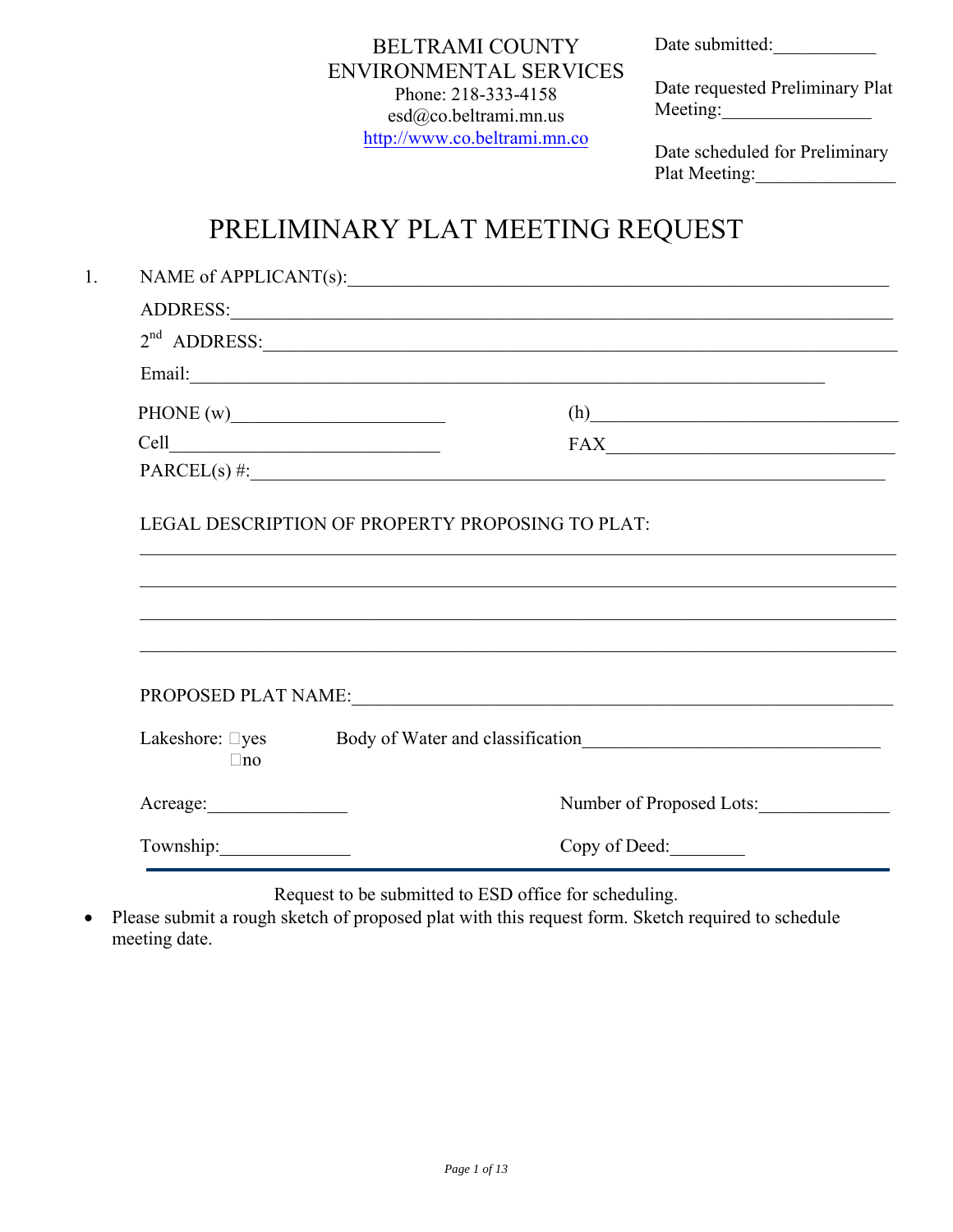## Beltrami County Environmental Services Department Use only

| Preliminary Plat Application accepted:<br>Comments: | $\square$ YES<br>$\Box$ NO |
|-----------------------------------------------------|----------------------------|
|                                                     |                            |
|                                                     |                            |
|                                                     |                            |
|                                                     |                            |
|                                                     |                            |
|                                                     |                            |
|                                                     |                            |
|                                                     |                            |
|                                                     |                            |
|                                                     |                            |

Notification of meeting members: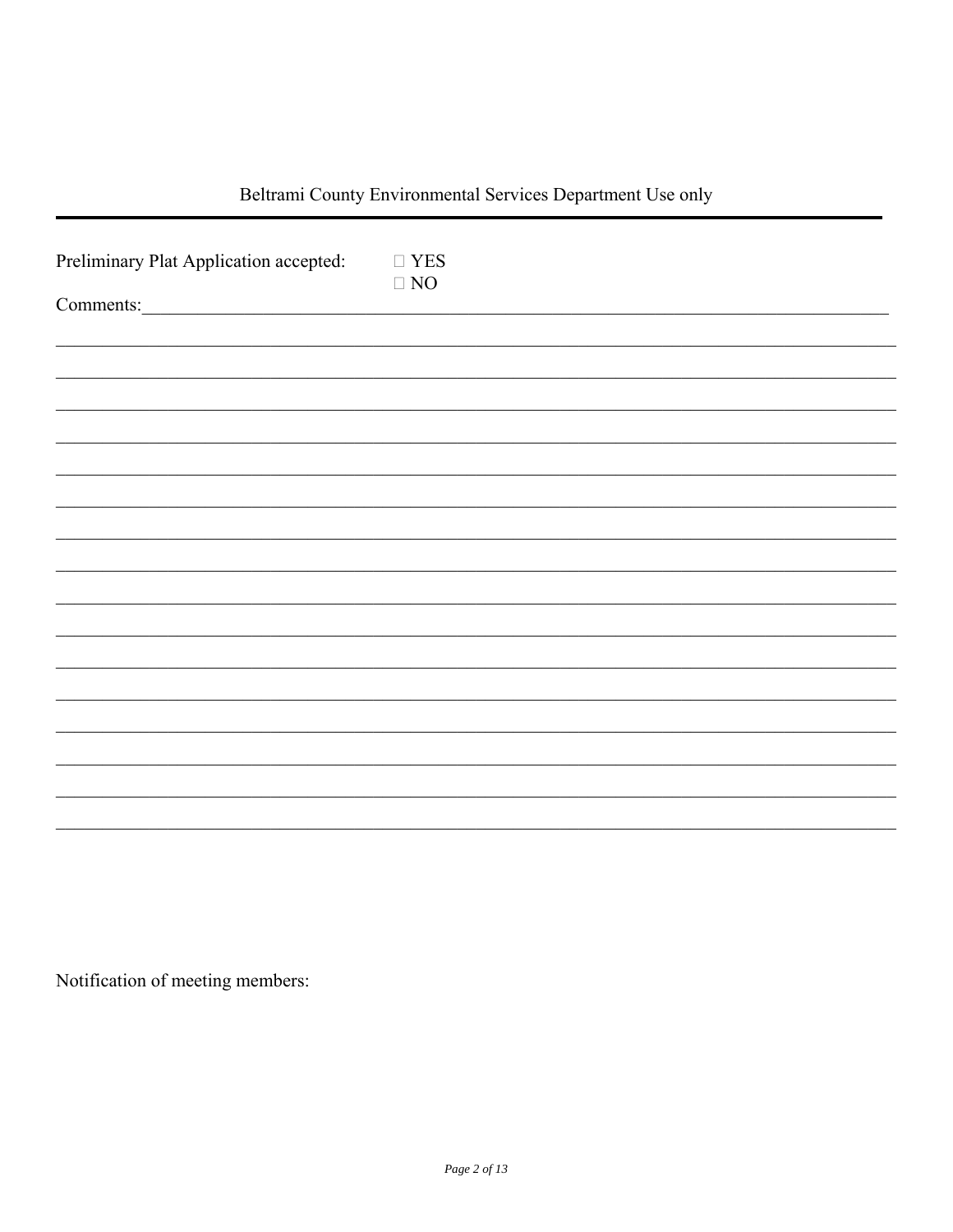BELTRAMI COUNTY ENVIRONMENTAL SERVICES Phone: 218-333-4158 esd@co.beltrami.mn.us [http://www.co.beltrami.mn.co](http://www.co.beltrami.mn.co/)

Date submitted:

Date of requested Preliminary hearing:

# PLATTING PERMIT APPLICATION

| NAME of                            |                                                                                  |
|------------------------------------|----------------------------------------------------------------------------------|
|                                    | APPLICANT(s):                                                                    |
|                                    |                                                                                  |
|                                    | $2nd$ ADDRESS:                                                                   |
| PHONE $(w)$                        | (h)                                                                              |
|                                    | $\textbf{FAX}\_\_\_\_\_\_\_\_$                                                   |
|                                    | $PARCEL(s)$ #'s:                                                                 |
| $\Box$ no                          | Lakeshore: Dyes Body of Water and classification________________________________ |
|                                    | Number of Proposed Lots:                                                         |
| Township:                          | Copy of Deed:                                                                    |
| Road Agreement:                    | Township letter of review/approval:                                              |
| Title Opinion: $\Box$<br><b>OR</b> | Legal Description:                                                               |
| Title Insurance: $\Box$            |                                                                                  |

- 3. The survey must include as follows:
	- a.) Surface water features as required by Minnesota Statues Section 505.02, Subd. 1 AND regulated wetlands, features and boundaries, to be shown on the preliminary plat obtained from the United States Geological Survey quadrangle topographic maps and National Wetland Inventory.
	- b.) Soils, classifications and hydric soils listed from Beltrami County Soils Survey properly identified and located on survey.
	- c.) Topographic elevation contours taken from the U.S. Geographical mapping.
	- d.) All regulated wetlands on the proposed plat shall be identified with a wetland delineation, and the boundaries shown on preliminary plat.

3. The following survey attachments must be included with the platting permit application:

a.)Thirty (30) 22 x 36 copies of the completed plat survey.

b.)one 81/2 x 11 copy

c.) one electronic copy. Can be e-mailed to GIS Dept:  $k$ evin.trappe@co.beltrami.mn.us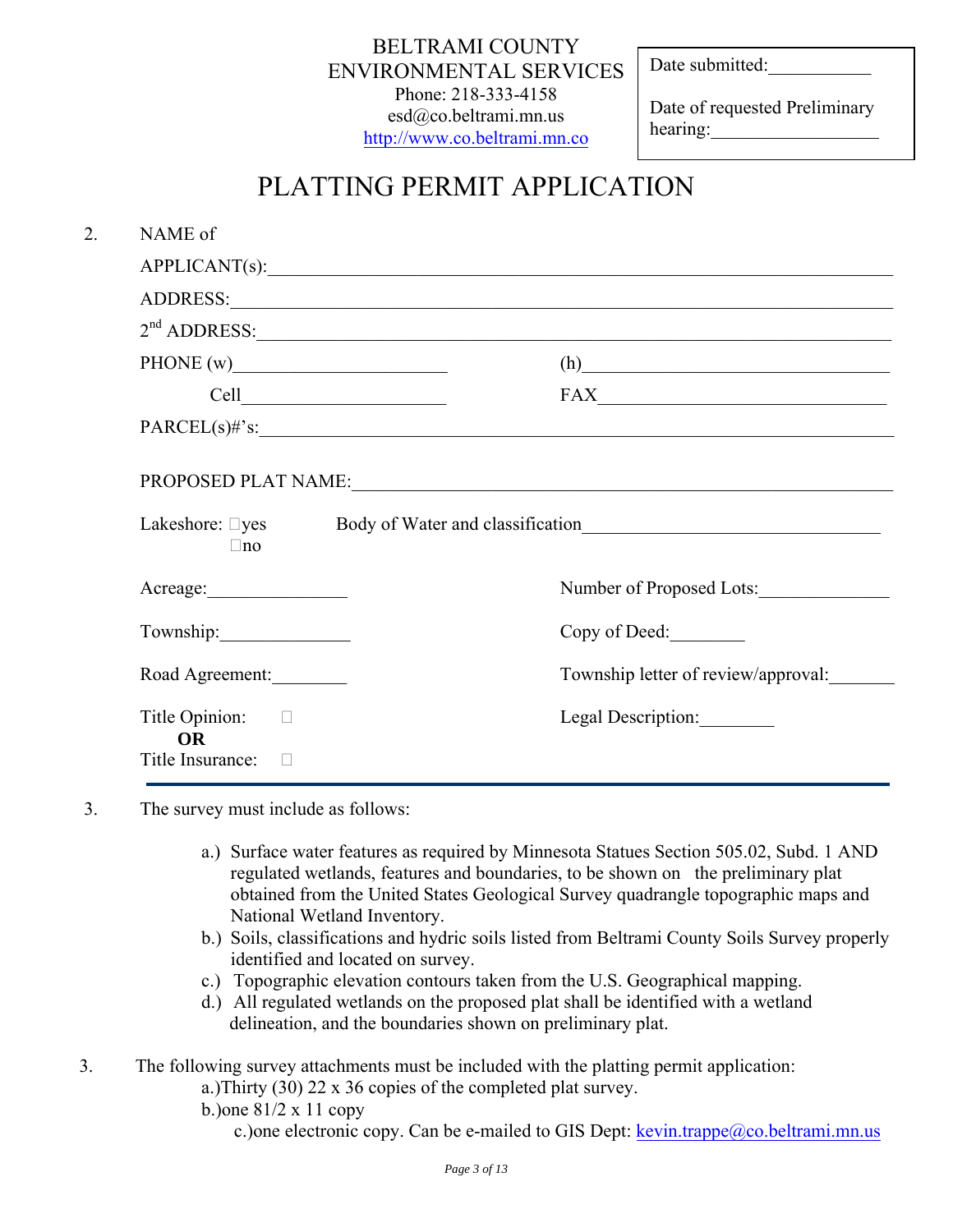- 4. Completed Beltrami County Environmental Questionnaire.
- 5. Minnesota Pollution Control Agency General Stormwater Permit for Construction Activity required when disturbing more than one (1) acre of land. <http://www.pca.state.mn.us/water/stormwater/stormwater-c.html>
- 6. Aerial Photo of proposed plat (scale: four inches=one mile) and description of vegetation.
	- All plats must follow Minnesota Statues 505 PLATS; COORDINATES; SURVEYS
	- Beltrami County reserves the right to request additional information as needed.

#### Beltrami County Environmental Services Department Use only

| Check $#$<br>Comments:                                |  |
|-------------------------------------------------------|--|
| Stipulations:                                         |  |
| Preliminary hearing APPROVED: YES□<br>NO <sub>1</sub> |  |
| Final Hearing Date:<br><u> </u><br>Comments:          |  |
| Stipulations:                                         |  |
| Final hearing APPROVED: YES<br>NO <sub>1</sub>        |  |
| Recording<br>Fee collected:                           |  |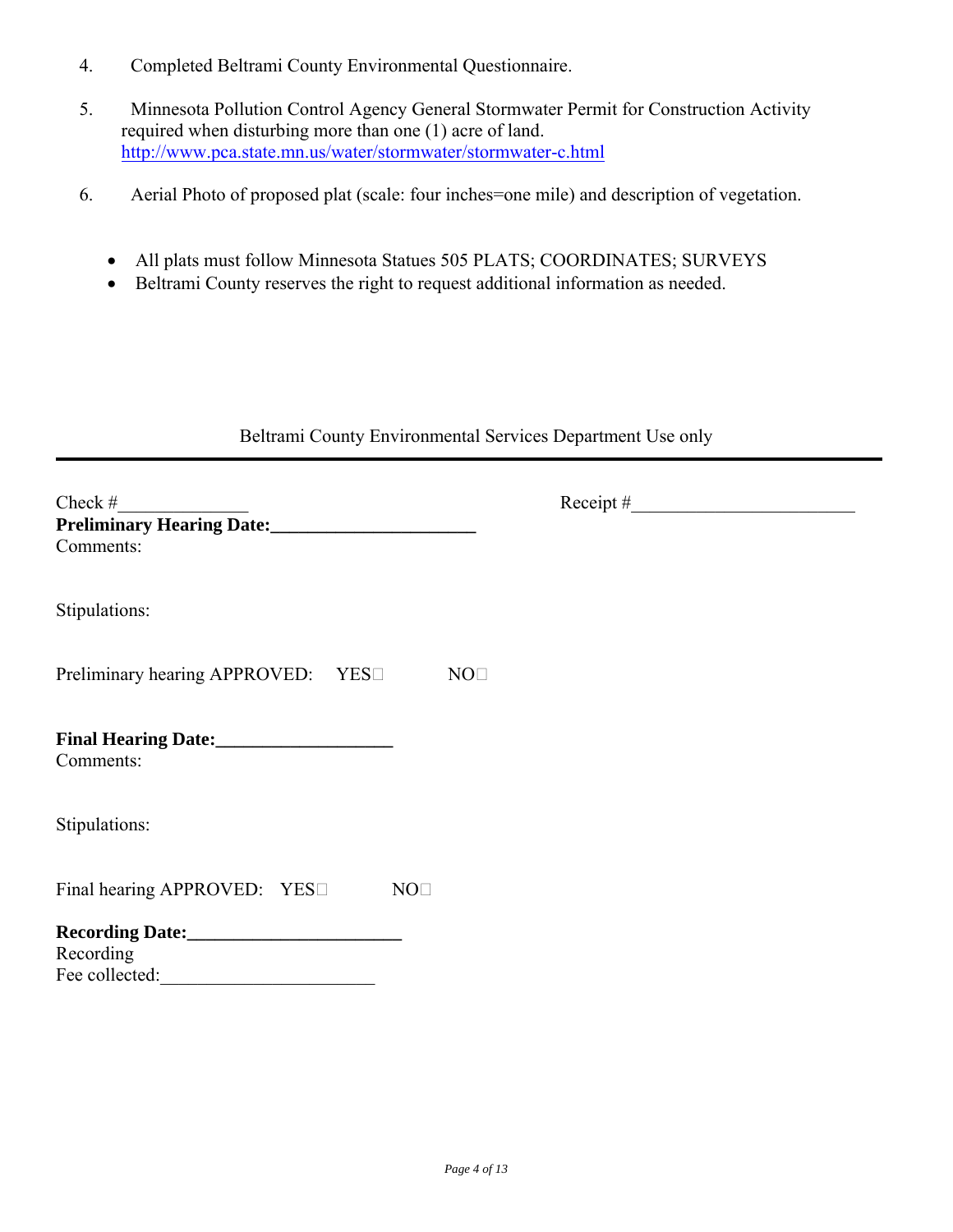## BELTRAMI COUNTY ENVIRONMENTAL SERVICES Phone: 218-333-4158 esd@co.beltrami.mn.us [http://www.co.beltrami.mn.co](http://www.co.beltrami.mn.co/)

## BELTRAMI COUNTY ENVIRONMENTAL QUESTIONNAIRE

| 1.                                  | PROJECT TITLE                                                                                                                                                                                                                                                                                                                  |                                                                                  |  |  |
|-------------------------------------|--------------------------------------------------------------------------------------------------------------------------------------------------------------------------------------------------------------------------------------------------------------------------------------------------------------------------------|----------------------------------------------------------------------------------|--|--|
|                                     |                                                                                                                                                                                                                                                                                                                                |                                                                                  |  |  |
|                                     |                                                                                                                                                                                                                                                                                                                                |                                                                                  |  |  |
|                                     |                                                                                                                                                                                                                                                                                                                                |                                                                                  |  |  |
| 2.                                  | SECTION TWP RANGE TOWNSHIP                                                                                                                                                                                                                                                                                                     |                                                                                  |  |  |
|                                     |                                                                                                                                                                                                                                                                                                                                |                                                                                  |  |  |
|                                     |                                                                                                                                                                                                                                                                                                                                |                                                                                  |  |  |
|                                     |                                                                                                                                                                                                                                                                                                                                |                                                                                  |  |  |
|                                     |                                                                                                                                                                                                                                                                                                                                |                                                                                  |  |  |
|                                     |                                                                                                                                                                                                                                                                                                                                | ,我们也不能在这里的时候,我们也不能在这里的时候,我们也不能在这里的时候,我们也不能会在这里的时候,我们也不能会在这里的时候,我们也不能会在这里的时候,我们也不 |  |  |
|                                     |                                                                                                                                                                                                                                                                                                                                |                                                                                  |  |  |
|                                     |                                                                                                                                                                                                                                                                                                                                |                                                                                  |  |  |
| $\bullet$<br>$\bullet$<br>$\bullet$ | ATTACH COPIES OF EACH OF THE FOLLOWING TO THE QUESTIONNAIRE:<br>COUNTY MAP SHOWING GENERAL LOCATION OF PROJECT<br>COPY OF USGS (United States Geological Survey) 7.5 MINUTE, 1:24,000 SCALE MAP INDICATING<br>THE PROJECT BOUNDRIES<br>SITE PLAN SHOWING SIGNIFICANT PROJECT & NATURAL FEATURES.<br><b>WETLAND DELINEATION</b> |                                                                                  |  |  |
| $\overline{4}$ .                    | <b>DESCRIPTION</b><br>Describe the proposed project and ancillary facilities. Emphasize on construction and operation<br>methods, and include features that will cause physical manipulation of the environment or produce wastes.<br>Indicate the timing and duration of construction activities.                             |                                                                                  |  |  |
|                                     |                                                                                                                                                                                                                                                                                                                                |                                                                                  |  |  |
|                                     |                                                                                                                                                                                                                                                                                                                                |                                                                                  |  |  |
|                                     |                                                                                                                                                                                                                                                                                                                                |                                                                                  |  |  |
|                                     |                                                                                                                                                                                                                                                                                                                                |                                                                                  |  |  |
|                                     |                                                                                                                                                                                                                                                                                                                                |                                                                                  |  |  |

 $\mathcal{L}_\mathcal{L} = \{ \mathcal{L}_\mathcal{L} = \{ \mathcal{L}_\mathcal{L} = \{ \mathcal{L}_\mathcal{L} = \{ \mathcal{L}_\mathcal{L} = \{ \mathcal{L}_\mathcal{L} = \{ \mathcal{L}_\mathcal{L} = \{ \mathcal{L}_\mathcal{L} = \{ \mathcal{L}_\mathcal{L} = \{ \mathcal{L}_\mathcal{L} = \{ \mathcal{L}_\mathcal{L} = \{ \mathcal{L}_\mathcal{L} = \{ \mathcal{L}_\mathcal{L} = \{ \mathcal{L}_\mathcal{L} = \{ \mathcal{L}_\mathcal{$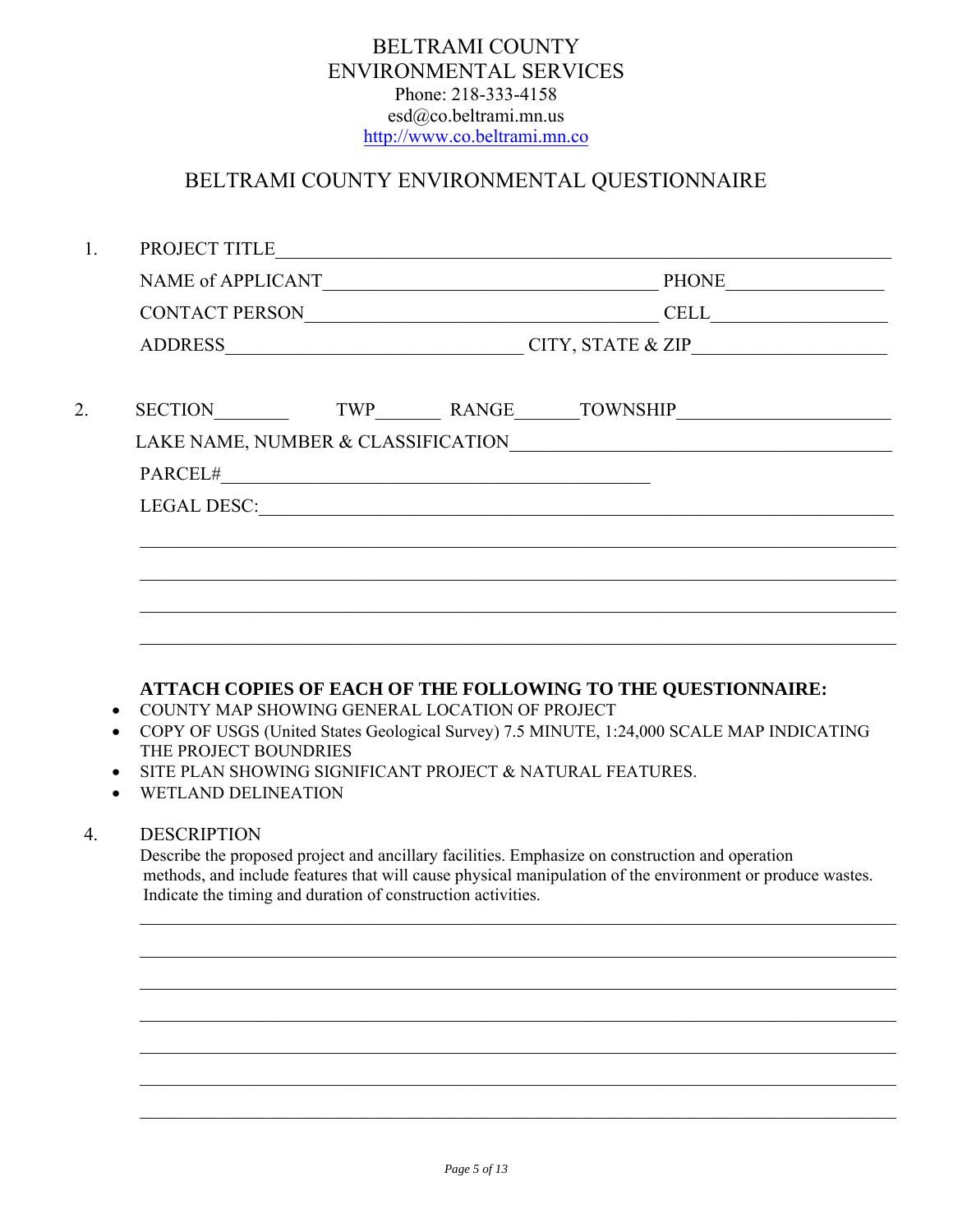| PROJECT MAGNITUDE DATA |                                                      |                                                                                           |               |
|------------------------|------------------------------------------------------|-------------------------------------------------------------------------------------------|---------------|
|                        | Total Project Area in Acres                          |                                                                                           |               |
|                        |                                                      | Number of Residential Units: Unattached ______________ Attached_________________          |               |
|                        |                                                      | Commericial / Industrial / Institutional Building Area (gross floor space or total sq ft) |               |
|                        | Indicate area of specific uses and heights of bldgs: |                                                                                           |               |
|                        |                                                      |                                                                                           |               |
|                        |                                                      | Light Industrial_____________ Manufacturing_____________ Other Industrial______________   |               |
|                        | Agricultural Other                                   |                                                                                           |               |
|                        | PERMITS AND APPROVALS REQUIRED:                      |                                                                                           |               |
|                        |                                                      | List all known local, state, and federal permits, approvals, and funding required         |               |
| Unit of Government     |                                                      | <b>Type of Application</b>                                                                | <b>Status</b> |
|                        |                                                      |                                                                                           |               |

 $\mathcal{L}_\mathcal{L} = \{ \mathcal{L}_\mathcal{L} = \{ \mathcal{L}_\mathcal{L} = \{ \mathcal{L}_\mathcal{L} = \{ \mathcal{L}_\mathcal{L} = \{ \mathcal{L}_\mathcal{L} = \{ \mathcal{L}_\mathcal{L} = \{ \mathcal{L}_\mathcal{L} = \{ \mathcal{L}_\mathcal{L} = \{ \mathcal{L}_\mathcal{L} = \{ \mathcal{L}_\mathcal{L} = \{ \mathcal{L}_\mathcal{L} = \{ \mathcal{L}_\mathcal{L} = \{ \mathcal{L}_\mathcal{L} = \{ \mathcal{L}_\mathcal{$ 

## 7. LAND USE

Describe current and past land use and development on the site and adjacent lands. Discuss the compatibility of the project with adjacent and nearby land uses; indicate whether any potential conflicts involve environmental matters. Identify a potential environmental hazard due to past land uses, such as soil contamination, abandon storage tanks.  $\mathcal{L}_\mathcal{L} = \{ \mathcal{L}_\mathcal{L} = \{ \mathcal{L}_\mathcal{L} = \{ \mathcal{L}_\mathcal{L} = \{ \mathcal{L}_\mathcal{L} = \{ \mathcal{L}_\mathcal{L} = \{ \mathcal{L}_\mathcal{L} = \{ \mathcal{L}_\mathcal{L} = \{ \mathcal{L}_\mathcal{L} = \{ \mathcal{L}_\mathcal{L} = \{ \mathcal{L}_\mathcal{L} = \{ \mathcal{L}_\mathcal{L} = \{ \mathcal{L}_\mathcal{L} = \{ \mathcal{L}_\mathcal{L} = \{ \mathcal{L}_\mathcal{$ 

 $\mathcal{L}_\mathcal{L} = \{ \mathcal{L}_\mathcal{L} = \{ \mathcal{L}_\mathcal{L} = \{ \mathcal{L}_\mathcal{L} = \{ \mathcal{L}_\mathcal{L} = \{ \mathcal{L}_\mathcal{L} = \{ \mathcal{L}_\mathcal{L} = \{ \mathcal{L}_\mathcal{L} = \{ \mathcal{L}_\mathcal{L} = \{ \mathcal{L}_\mathcal{L} = \{ \mathcal{L}_\mathcal{L} = \{ \mathcal{L}_\mathcal{L} = \{ \mathcal{L}_\mathcal{L} = \{ \mathcal{L}_\mathcal{L} = \{ \mathcal{L}_\mathcal{$ 

 $\mathcal{L}_\mathcal{L} = \{ \mathcal{L}_\mathcal{L} = \{ \mathcal{L}_\mathcal{L} = \{ \mathcal{L}_\mathcal{L} = \{ \mathcal{L}_\mathcal{L} = \{ \mathcal{L}_\mathcal{L} = \{ \mathcal{L}_\mathcal{L} = \{ \mathcal{L}_\mathcal{L} = \{ \mathcal{L}_\mathcal{L} = \{ \mathcal{L}_\mathcal{L} = \{ \mathcal{L}_\mathcal{L} = \{ \mathcal{L}_\mathcal{L} = \{ \mathcal{L}_\mathcal{L} = \{ \mathcal{L}_\mathcal{L} = \{ \mathcal{L}_\mathcal{$ 

 $\mathcal{L}_\mathcal{L} = \{ \mathcal{L}_\mathcal{L} = \{ \mathcal{L}_\mathcal{L} = \{ \mathcal{L}_\mathcal{L} = \{ \mathcal{L}_\mathcal{L} = \{ \mathcal{L}_\mathcal{L} = \{ \mathcal{L}_\mathcal{L} = \{ \mathcal{L}_\mathcal{L} = \{ \mathcal{L}_\mathcal{L} = \{ \mathcal{L}_\mathcal{L} = \{ \mathcal{L}_\mathcal{L} = \{ \mathcal{L}_\mathcal{L} = \{ \mathcal{L}_\mathcal{L} = \{ \mathcal{L}_\mathcal{L} = \{ \mathcal{L}_\mathcal{$ 

 $\mathcal{L}_\mathcal{L} = \{ \mathcal{L}_\mathcal{L} = \{ \mathcal{L}_\mathcal{L} = \{ \mathcal{L}_\mathcal{L} = \{ \mathcal{L}_\mathcal{L} = \{ \mathcal{L}_\mathcal{L} = \{ \mathcal{L}_\mathcal{L} = \{ \mathcal{L}_\mathcal{L} = \{ \mathcal{L}_\mathcal{L} = \{ \mathcal{L}_\mathcal{L} = \{ \mathcal{L}_\mathcal{L} = \{ \mathcal{L}_\mathcal{L} = \{ \mathcal{L}_\mathcal{L} = \{ \mathcal{L}_\mathcal{L} = \{ \mathcal{L}_\mathcal{$ 

 $\mathcal{L}_\mathcal{L} = \{ \mathcal{L}_\mathcal{L} = \{ \mathcal{L}_\mathcal{L} = \{ \mathcal{L}_\mathcal{L} = \{ \mathcal{L}_\mathcal{L} = \{ \mathcal{L}_\mathcal{L} = \{ \mathcal{L}_\mathcal{L} = \{ \mathcal{L}_\mathcal{L} = \{ \mathcal{L}_\mathcal{L} = \{ \mathcal{L}_\mathcal{L} = \{ \mathcal{L}_\mathcal{L} = \{ \mathcal{L}_\mathcal{L} = \{ \mathcal{L}_\mathcal{L} = \{ \mathcal{L}_\mathcal{L} = \{ \mathcal{L}_\mathcal{$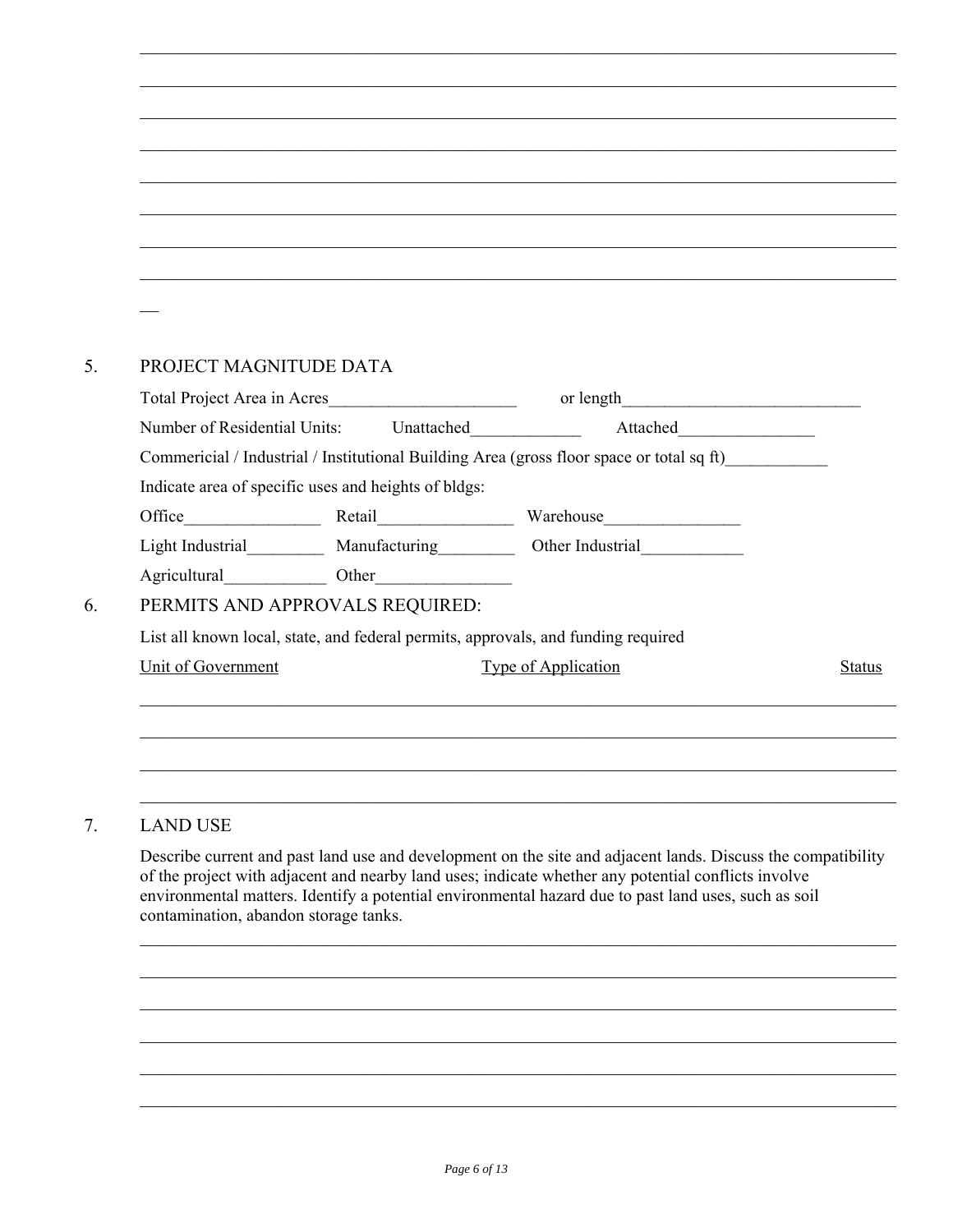#### 8. COVER TYPES

Estimate the acreage of the site with each of the following cover types before and after development. Before and after totals must be equal.

|                    | Before | After |                     | <b>Before</b> | After |
|--------------------|--------|-------|---------------------|---------------|-------|
| Types 1-8 Wetlands |        |       | Urban/Suburban Lawn |               |       |
| Wooded/Forest      |        |       | Landscaping         |               |       |
| Brush/Grassland    |        |       | Impervious Surface  |               |       |
| Cropland           |        |       | Other (describe)    |               |       |

#### 9. FISH, WILDLIFE, AND ECOLOGICALLY SENSITIVE RESOURCES

- A. Describe fish and wildlife resources on or near the site and discuss how they would be affected by the project. Describe any measures to be taken to minimize or avoid adverse impacts:
- B. Are there any state-listed endangered, threatened, or special concern species; rare plant communities, colonial waterbird nesting colonies, native prairie or other sensitive ecological resources near the site?

 $Yes$  No

If yes, describe the resource and how it would be affected by the project. Indicate if a site survey of the resources was conducted. Describe measures to be taken to minimize or avoid impacts.

 $\mathcal{L}_\mathcal{L} = \mathcal{L}_\mathcal{L} = \mathcal{L}_\mathcal{L} = \mathcal{L}_\mathcal{L} = \mathcal{L}_\mathcal{L} = \mathcal{L}_\mathcal{L} = \mathcal{L}_\mathcal{L} = \mathcal{L}_\mathcal{L} = \mathcal{L}_\mathcal{L} = \mathcal{L}_\mathcal{L} = \mathcal{L}_\mathcal{L} = \mathcal{L}_\mathcal{L} = \mathcal{L}_\mathcal{L} = \mathcal{L}_\mathcal{L} = \mathcal{L}_\mathcal{L} = \mathcal{L}_\mathcal{L} = \mathcal{L}_\mathcal{L}$  $\mathcal{L}_\mathcal{L} = \mathcal{L}_\mathcal{L} = \mathcal{L}_\mathcal{L} = \mathcal{L}_\mathcal{L} = \mathcal{L}_\mathcal{L} = \mathcal{L}_\mathcal{L} = \mathcal{L}_\mathcal{L} = \mathcal{L}_\mathcal{L} = \mathcal{L}_\mathcal{L} = \mathcal{L}_\mathcal{L} = \mathcal{L}_\mathcal{L} = \mathcal{L}_\mathcal{L} = \mathcal{L}_\mathcal{L} = \mathcal{L}_\mathcal{L} = \mathcal{L}_\mathcal{L} = \mathcal{L}_\mathcal{L} = \mathcal{L}_\mathcal{L}$  $\mathcal{L}_\mathcal{L} = \mathcal{L}_\mathcal{L} = \mathcal{L}_\mathcal{L} = \mathcal{L}_\mathcal{L} = \mathcal{L}_\mathcal{L} = \mathcal{L}_\mathcal{L} = \mathcal{L}_\mathcal{L} = \mathcal{L}_\mathcal{L} = \mathcal{L}_\mathcal{L} = \mathcal{L}_\mathcal{L} = \mathcal{L}_\mathcal{L} = \mathcal{L}_\mathcal{L} = \mathcal{L}_\mathcal{L} = \mathcal{L}_\mathcal{L} = \mathcal{L}_\mathcal{L} = \mathcal{L}_\mathcal{L} = \mathcal{L}_\mathcal{L}$  $\mathcal{L}_\mathcal{L} = \mathcal{L}_\mathcal{L} = \mathcal{L}_\mathcal{L} = \mathcal{L}_\mathcal{L} = \mathcal{L}_\mathcal{L} = \mathcal{L}_\mathcal{L} = \mathcal{L}_\mathcal{L} = \mathcal{L}_\mathcal{L} = \mathcal{L}_\mathcal{L} = \mathcal{L}_\mathcal{L} = \mathcal{L}_\mathcal{L} = \mathcal{L}_\mathcal{L} = \mathcal{L}_\mathcal{L} = \mathcal{L}_\mathcal{L} = \mathcal{L}_\mathcal{L} = \mathcal{L}_\mathcal{L} = \mathcal{L}_\mathcal{L}$  $\mathcal{L}_\mathcal{L} = \mathcal{L}_\mathcal{L} = \mathcal{L}_\mathcal{L} = \mathcal{L}_\mathcal{L} = \mathcal{L}_\mathcal{L} = \mathcal{L}_\mathcal{L} = \mathcal{L}_\mathcal{L} = \mathcal{L}_\mathcal{L} = \mathcal{L}_\mathcal{L} = \mathcal{L}_\mathcal{L} = \mathcal{L}_\mathcal{L} = \mathcal{L}_\mathcal{L} = \mathcal{L}_\mathcal{L} = \mathcal{L}_\mathcal{L} = \mathcal{L}_\mathcal{L} = \mathcal{L}_\mathcal{L} = \mathcal{L}_\mathcal{L}$ 

#### 10. PHYSICAL IMPACTS ON WATER RESOURCES

Will the project involve the physical or hydrologic alteration (dredging, filling, stream diversion, outfall structure, dikes, impoundment) of any surface water (lake, pond, wetland, stream, drainage ditch)?

 $Yes$  No

If YES, identify the water resources to be affected and describe: the alteration, including the construction process; volumes of dredged or filled material; area affected; length of stream diversion; water surface area affected; timing and extent of fluctuations in water surface elevations; spoils disposal sites; and proposed mitigation measures to minimize impacts.

 $\mathcal{L}_\mathcal{L} = \mathcal{L}_\mathcal{L} = \mathcal{L}_\mathcal{L} = \mathcal{L}_\mathcal{L} = \mathcal{L}_\mathcal{L} = \mathcal{L}_\mathcal{L} = \mathcal{L}_\mathcal{L} = \mathcal{L}_\mathcal{L} = \mathcal{L}_\mathcal{L} = \mathcal{L}_\mathcal{L} = \mathcal{L}_\mathcal{L} = \mathcal{L}_\mathcal{L} = \mathcal{L}_\mathcal{L} = \mathcal{L}_\mathcal{L} = \mathcal{L}_\mathcal{L} = \mathcal{L}_\mathcal{L} = \mathcal{L}_\mathcal{L}$ 

 $\mathcal{L}_\mathcal{L} = \mathcal{L}_\mathcal{L} = \mathcal{L}_\mathcal{L} = \mathcal{L}_\mathcal{L} = \mathcal{L}_\mathcal{L} = \mathcal{L}_\mathcal{L} = \mathcal{L}_\mathcal{L} = \mathcal{L}_\mathcal{L} = \mathcal{L}_\mathcal{L} = \mathcal{L}_\mathcal{L} = \mathcal{L}_\mathcal{L} = \mathcal{L}_\mathcal{L} = \mathcal{L}_\mathcal{L} = \mathcal{L}_\mathcal{L} = \mathcal{L}_\mathcal{L} = \mathcal{L}_\mathcal{L} = \mathcal{L}_\mathcal{L}$ 

 $\mathcal{L}_\mathcal{L} = \mathcal{L}_\mathcal{L} = \mathcal{L}_\mathcal{L} = \mathcal{L}_\mathcal{L} = \mathcal{L}_\mathcal{L} = \mathcal{L}_\mathcal{L} = \mathcal{L}_\mathcal{L} = \mathcal{L}_\mathcal{L} = \mathcal{L}_\mathcal{L} = \mathcal{L}_\mathcal{L} = \mathcal{L}_\mathcal{L} = \mathcal{L}_\mathcal{L} = \mathcal{L}_\mathcal{L} = \mathcal{L}_\mathcal{L} = \mathcal{L}_\mathcal{L} = \mathcal{L}_\mathcal{L} = \mathcal{L}_\mathcal{L}$ 

 $\mathcal{L}_\mathcal{L} = \mathcal{L}_\mathcal{L} = \mathcal{L}_\mathcal{L} = \mathcal{L}_\mathcal{L} = \mathcal{L}_\mathcal{L} = \mathcal{L}_\mathcal{L} = \mathcal{L}_\mathcal{L} = \mathcal{L}_\mathcal{L} = \mathcal{L}_\mathcal{L} = \mathcal{L}_\mathcal{L} = \mathcal{L}_\mathcal{L} = \mathcal{L}_\mathcal{L} = \mathcal{L}_\mathcal{L} = \mathcal{L}_\mathcal{L} = \mathcal{L}_\mathcal{L} = \mathcal{L}_\mathcal{L} = \mathcal{L}_\mathcal{L}$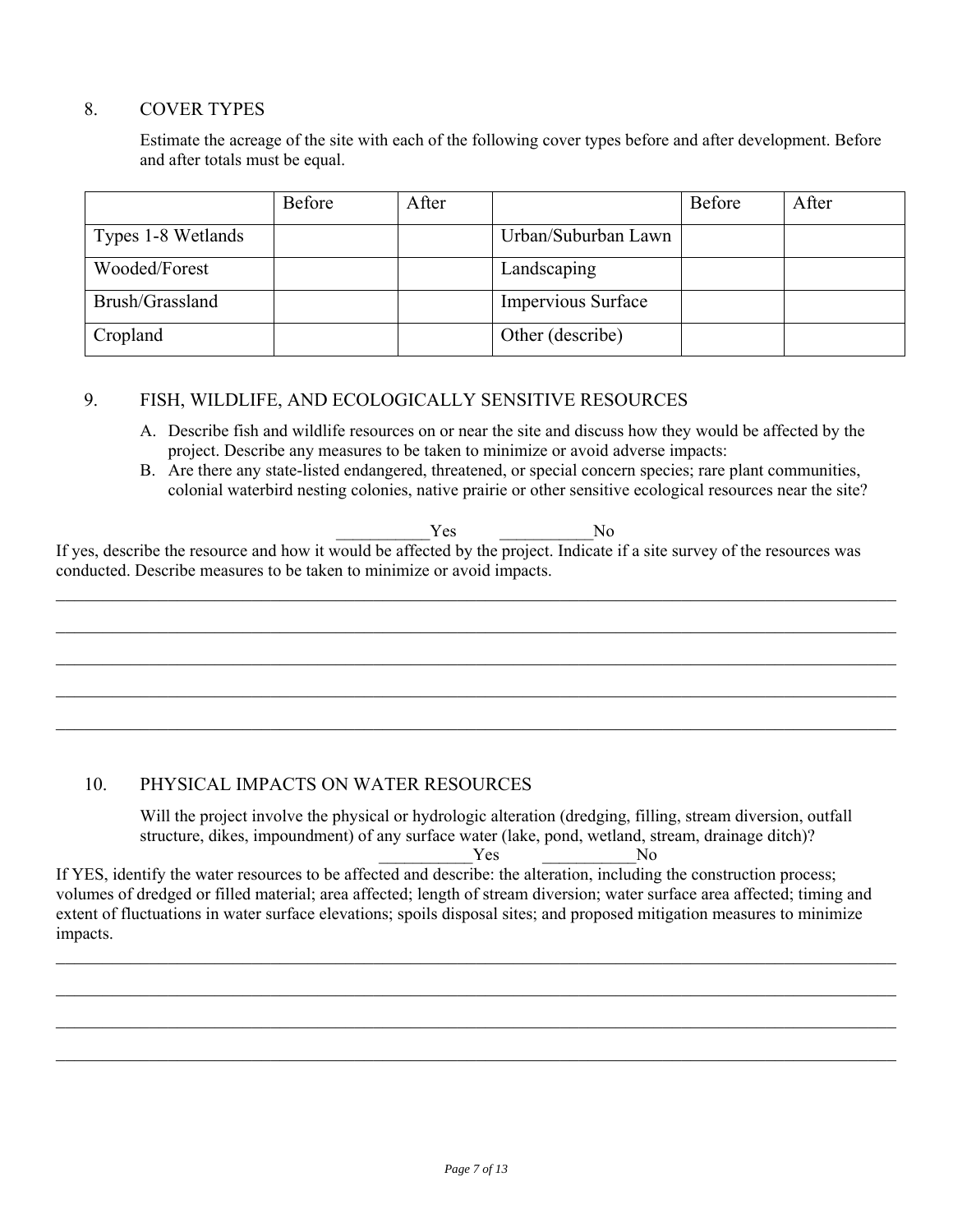#### 11. WATER USE

A. Will the project involve the installation or abandonment of any wells? Yes No For abandon wells give location and Unique Well Number. For new wells, or other previously un-permitted wells give location and purpose of the well and the Unique Well Number.

 $\mathcal{L}_\mathcal{L} = \{ \mathcal{L}_\mathcal{L} = \{ \mathcal{L}_\mathcal{L} = \{ \mathcal{L}_\mathcal{L} = \{ \mathcal{L}_\mathcal{L} = \{ \mathcal{L}_\mathcal{L} = \{ \mathcal{L}_\mathcal{L} = \{ \mathcal{L}_\mathcal{L} = \{ \mathcal{L}_\mathcal{L} = \{ \mathcal{L}_\mathcal{L} = \{ \mathcal{L}_\mathcal{L} = \{ \mathcal{L}_\mathcal{L} = \{ \mathcal{L}_\mathcal{L} = \{ \mathcal{L}_\mathcal{L} = \{ \mathcal{L}_\mathcal{$ 

 $\mathcal{L}_\mathcal{L} = \{ \mathcal{L}_\mathcal{L} = \{ \mathcal{L}_\mathcal{L} = \{ \mathcal{L}_\mathcal{L} = \{ \mathcal{L}_\mathcal{L} = \{ \mathcal{L}_\mathcal{L} = \{ \mathcal{L}_\mathcal{L} = \{ \mathcal{L}_\mathcal{L} = \{ \mathcal{L}_\mathcal{L} = \{ \mathcal{L}_\mathcal{L} = \{ \mathcal{L}_\mathcal{L} = \{ \mathcal{L}_\mathcal{L} = \{ \mathcal{L}_\mathcal{L} = \{ \mathcal{L}_\mathcal{L} = \{ \mathcal{L}_\mathcal{$ 

B. Will the project require an appropriation of ground or surface water (including de-watering)?

Yes No

If YES, indicate the source, quantity, duration, purpose of the appropriation, and DNR Water Application Permit Number of any existing appropriation. Discuss the impact of the appropriation on ground water levels.

 $\mathcal{L}_\mathcal{L} = \{ \mathcal{L}_\mathcal{L} = \{ \mathcal{L}_\mathcal{L} = \{ \mathcal{L}_\mathcal{L} = \{ \mathcal{L}_\mathcal{L} = \{ \mathcal{L}_\mathcal{L} = \{ \mathcal{L}_\mathcal{L} = \{ \mathcal{L}_\mathcal{L} = \{ \mathcal{L}_\mathcal{L} = \{ \mathcal{L}_\mathcal{L} = \{ \mathcal{L}_\mathcal{L} = \{ \mathcal{L}_\mathcal{L} = \{ \mathcal{L}_\mathcal{L} = \{ \mathcal{L}_\mathcal{L} = \{ \mathcal{L}_\mathcal{$ 

 $\mathcal{L}_\mathcal{L} = \{ \mathcal{L}_\mathcal{L} = \{ \mathcal{L}_\mathcal{L} = \{ \mathcal{L}_\mathcal{L} = \{ \mathcal{L}_\mathcal{L} = \{ \mathcal{L}_\mathcal{L} = \{ \mathcal{L}_\mathcal{L} = \{ \mathcal{L}_\mathcal{L} = \{ \mathcal{L}_\mathcal{L} = \{ \mathcal{L}_\mathcal{L} = \{ \mathcal{L}_\mathcal{L} = \{ \mathcal{L}_\mathcal{L} = \{ \mathcal{L}_\mathcal{L} = \{ \mathcal{L}_\mathcal{L} = \{ \mathcal{L}_\mathcal{$ 

C. Will the project require connection to a public water supply? Yes No

If YES, identify the supply, the DNR Water Appropriation Permit Number of the supply and the quantity to be used.

 $\mathcal{L}_\mathcal{L} = \{ \mathcal{L}_\mathcal{L} = \{ \mathcal{L}_\mathcal{L} = \{ \mathcal{L}_\mathcal{L} = \{ \mathcal{L}_\mathcal{L} = \{ \mathcal{L}_\mathcal{L} = \{ \mathcal{L}_\mathcal{L} = \{ \mathcal{L}_\mathcal{L} = \{ \mathcal{L}_\mathcal{L} = \{ \mathcal{L}_\mathcal{L} = \{ \mathcal{L}_\mathcal{L} = \{ \mathcal{L}_\mathcal{L} = \{ \mathcal{L}_\mathcal{L} = \{ \mathcal{L}_\mathcal{L} = \{ \mathcal{L}_\mathcal{$ 

 $\mathcal{L}_\mathcal{L} = \{ \mathcal{L}_\mathcal{L} = \{ \mathcal{L}_\mathcal{L} = \{ \mathcal{L}_\mathcal{L} = \{ \mathcal{L}_\mathcal{L} = \{ \mathcal{L}_\mathcal{L} = \{ \mathcal{L}_\mathcal{L} = \{ \mathcal{L}_\mathcal{L} = \{ \mathcal{L}_\mathcal{L} = \{ \mathcal{L}_\mathcal{L} = \{ \mathcal{L}_\mathcal{L} = \{ \mathcal{L}_\mathcal{L} = \{ \mathcal{L}_\mathcal{L} = \{ \mathcal{L}_\mathcal{L} = \{ \mathcal{L}_\mathcal{$ 

#### 12. WATER RELATED LAND USE MANAGEMENT DISTRICTS

Does any part of the project site involve a Shoreland zoning district, a delineated 100-year flood plain, or a state or federally designated wild or scenic river land use district? The Second Press, the Second Press, No. 2013. The Second Press, No. 2013. The Second Press, No. 2013. The Second Press, No. 2013. The Second Press, No. 2013. The If YES, identify the district and discuss the compatibility of the project with the land use restrictions of the district.

 $\mathcal{L}_\mathcal{L} = \mathcal{L}_\mathcal{L} = \mathcal{L}_\mathcal{L} = \mathcal{L}_\mathcal{L} = \mathcal{L}_\mathcal{L} = \mathcal{L}_\mathcal{L} = \mathcal{L}_\mathcal{L} = \mathcal{L}_\mathcal{L} = \mathcal{L}_\mathcal{L} = \mathcal{L}_\mathcal{L} = \mathcal{L}_\mathcal{L} = \mathcal{L}_\mathcal{L} = \mathcal{L}_\mathcal{L} = \mathcal{L}_\mathcal{L} = \mathcal{L}_\mathcal{L} = \mathcal{L}_\mathcal{L} = \mathcal{L}_\mathcal{L}$ 

 $\mathcal{L}_\mathcal{L} = \mathcal{L}_\mathcal{L} = \mathcal{L}_\mathcal{L} = \mathcal{L}_\mathcal{L} = \mathcal{L}_\mathcal{L} = \mathcal{L}_\mathcal{L} = \mathcal{L}_\mathcal{L} = \mathcal{L}_\mathcal{L} = \mathcal{L}_\mathcal{L} = \mathcal{L}_\mathcal{L} = \mathcal{L}_\mathcal{L} = \mathcal{L}_\mathcal{L} = \mathcal{L}_\mathcal{L} = \mathcal{L}_\mathcal{L} = \mathcal{L}_\mathcal{L} = \mathcal{L}_\mathcal{L} = \mathcal{L}_\mathcal{L}$ 

#### 13. WATER SURFACE USE

Will the project change the number or type of watercraft on any water body? Yes No If YES, indicate the current and projected watercraft usage and discuss any potential overcrowding or conflicts with other users or fish and wildlife resources.

 $\mathcal{L}_\mathcal{L} = \mathcal{L}_\mathcal{L} = \mathcal{L}_\mathcal{L} = \mathcal{L}_\mathcal{L} = \mathcal{L}_\mathcal{L} = \mathcal{L}_\mathcal{L} = \mathcal{L}_\mathcal{L} = \mathcal{L}_\mathcal{L} = \mathcal{L}_\mathcal{L} = \mathcal{L}_\mathcal{L} = \mathcal{L}_\mathcal{L} = \mathcal{L}_\mathcal{L} = \mathcal{L}_\mathcal{L} = \mathcal{L}_\mathcal{L} = \mathcal{L}_\mathcal{L} = \mathcal{L}_\mathcal{L} = \mathcal{L}_\mathcal{L}$ 

 $\mathcal{L}_\mathcal{L} = \mathcal{L}_\mathcal{L} = \mathcal{L}_\mathcal{L} = \mathcal{L}_\mathcal{L} = \mathcal{L}_\mathcal{L} = \mathcal{L}_\mathcal{L} = \mathcal{L}_\mathcal{L} = \mathcal{L}_\mathcal{L} = \mathcal{L}_\mathcal{L} = \mathcal{L}_\mathcal{L} = \mathcal{L}_\mathcal{L} = \mathcal{L}_\mathcal{L} = \mathcal{L}_\mathcal{L} = \mathcal{L}_\mathcal{L} = \mathcal{L}_\mathcal{L} = \mathcal{L}_\mathcal{L} = \mathcal{L}_\mathcal{L}$ 

 $\mathcal{L}_\mathcal{L} = \mathcal{L}_\mathcal{L} = \mathcal{L}_\mathcal{L} = \mathcal{L}_\mathcal{L} = \mathcal{L}_\mathcal{L} = \mathcal{L}_\mathcal{L} = \mathcal{L}_\mathcal{L} = \mathcal{L}_\mathcal{L} = \mathcal{L}_\mathcal{L} = \mathcal{L}_\mathcal{L} = \mathcal{L}_\mathcal{L} = \mathcal{L}_\mathcal{L} = \mathcal{L}_\mathcal{L} = \mathcal{L}_\mathcal{L} = \mathcal{L}_\mathcal{L} = \mathcal{L}_\mathcal{L} = \mathcal{L}_\mathcal{L}$ 

#### 14. SOILS

| Approximated depth in feet to: Ground Water: minimum |          |         | average |
|------------------------------------------------------|----------|---------|---------|
|                                                      | Bedrock: | minimum | average |

Describe the soils on the site, giving SCS Classifications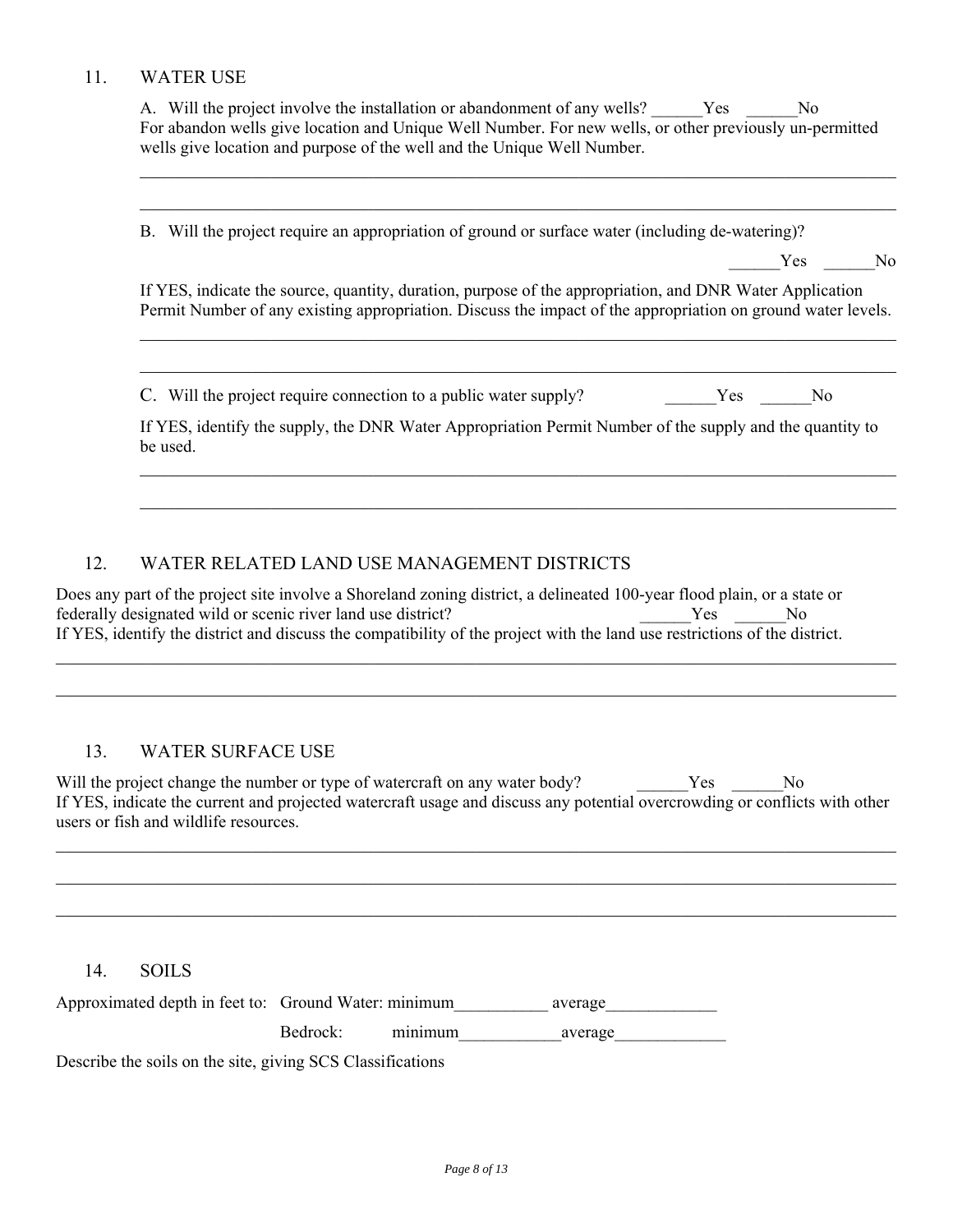#### 15. EROSION AND SEDIMENTATION

Give the acreage to be graded or excavated and the cubic yards of soil to be moved:

Acres Cubic yards

Describe any steep slopes of highly erodible and identify them on your site map. Describe the erosion and sedimentation measures to be used during and after construction of the project.

 $\mathcal{L}_\mathcal{L} = \mathcal{L}_\mathcal{L} = \mathcal{L}_\mathcal{L} = \mathcal{L}_\mathcal{L} = \mathcal{L}_\mathcal{L} = \mathcal{L}_\mathcal{L} = \mathcal{L}_\mathcal{L} = \mathcal{L}_\mathcal{L} = \mathcal{L}_\mathcal{L} = \mathcal{L}_\mathcal{L} = \mathcal{L}_\mathcal{L} = \mathcal{L}_\mathcal{L} = \mathcal{L}_\mathcal{L} = \mathcal{L}_\mathcal{L} = \mathcal{L}_\mathcal{L} = \mathcal{L}_\mathcal{L} = \mathcal{L}_\mathcal{L}$ 

 $\mathcal{L}_\mathcal{L} = \mathcal{L}_\mathcal{L} = \mathcal{L}_\mathcal{L} = \mathcal{L}_\mathcal{L} = \mathcal{L}_\mathcal{L} = \mathcal{L}_\mathcal{L} = \mathcal{L}_\mathcal{L} = \mathcal{L}_\mathcal{L} = \mathcal{L}_\mathcal{L} = \mathcal{L}_\mathcal{L} = \mathcal{L}_\mathcal{L} = \mathcal{L}_\mathcal{L} = \mathcal{L}_\mathcal{L} = \mathcal{L}_\mathcal{L} = \mathcal{L}_\mathcal{L} = \mathcal{L}_\mathcal{L} = \mathcal{L}_\mathcal{L}$ 

 $\mathcal{L}_\mathcal{L} = \mathcal{L}_\mathcal{L} = \mathcal{L}_\mathcal{L} = \mathcal{L}_\mathcal{L} = \mathcal{L}_\mathcal{L} = \mathcal{L}_\mathcal{L} = \mathcal{L}_\mathcal{L} = \mathcal{L}_\mathcal{L} = \mathcal{L}_\mathcal{L} = \mathcal{L}_\mathcal{L} = \mathcal{L}_\mathcal{L} = \mathcal{L}_\mathcal{L} = \mathcal{L}_\mathcal{L} = \mathcal{L}_\mathcal{L} = \mathcal{L}_\mathcal{L} = \mathcal{L}_\mathcal{L} = \mathcal{L}_\mathcal{L}$ 

 $\mathcal{L}_\mathcal{L} = \mathcal{L}_\mathcal{L} = \mathcal{L}_\mathcal{L} = \mathcal{L}_\mathcal{L} = \mathcal{L}_\mathcal{L} = \mathcal{L}_\mathcal{L} = \mathcal{L}_\mathcal{L} = \mathcal{L}_\mathcal{L} = \mathcal{L}_\mathcal{L} = \mathcal{L}_\mathcal{L} = \mathcal{L}_\mathcal{L} = \mathcal{L}_\mathcal{L} = \mathcal{L}_\mathcal{L} = \mathcal{L}_\mathcal{L} = \mathcal{L}_\mathcal{L} = \mathcal{L}_\mathcal{L} = \mathcal{L}_\mathcal{L}$ 

 $\mathcal{L}_\mathcal{L} = \mathcal{L}_\mathcal{L} = \mathcal{L}_\mathcal{L} = \mathcal{L}_\mathcal{L} = \mathcal{L}_\mathcal{L} = \mathcal{L}_\mathcal{L} = \mathcal{L}_\mathcal{L} = \mathcal{L}_\mathcal{L} = \mathcal{L}_\mathcal{L} = \mathcal{L}_\mathcal{L} = \mathcal{L}_\mathcal{L} = \mathcal{L}_\mathcal{L} = \mathcal{L}_\mathcal{L} = \mathcal{L}_\mathcal{L} = \mathcal{L}_\mathcal{L} = \mathcal{L}_\mathcal{L} = \mathcal{L}_\mathcal{L}$ 

 $\mathcal{L}_\mathcal{L} = \mathcal{L}_\mathcal{L} = \mathcal{L}_\mathcal{L} = \mathcal{L}_\mathcal{L} = \mathcal{L}_\mathcal{L} = \mathcal{L}_\mathcal{L} = \mathcal{L}_\mathcal{L} = \mathcal{L}_\mathcal{L} = \mathcal{L}_\mathcal{L} = \mathcal{L}_\mathcal{L} = \mathcal{L}_\mathcal{L} = \mathcal{L}_\mathcal{L} = \mathcal{L}_\mathcal{L} = \mathcal{L}_\mathcal{L} = \mathcal{L}_\mathcal{L} = \mathcal{L}_\mathcal{L} = \mathcal{L}_\mathcal{L}$ 

## 16. WATER QUALITY-SURFACE WATER RUN-OFF

A. Compare the quantity and quality of the site run-off before and after the project. Describe methods to be used to manage and/or treat run-off.

 $\_$  , and the contribution of the contribution of the contribution of the contribution of the contribution of  $\mathcal{L}_\text{max}$ 

 $\_$  , and the contribution of the contribution of the contribution of the contribution of the contribution of  $\mathcal{L}_\text{max}$ 

 $\_$  , and the contribution of the contribution of the contribution of the contribution of the contribution of  $\mathcal{L}_\text{max}$ 

 $\_$  , and the contribution of the contribution of the contribution of the contribution of the contribution of  $\mathcal{L}_\text{max}$ 

B. Identify the route(s) and receiving water bodies for run-off from the site. Estimate the impact of the run-off on the quality of the receiving waters.

 $\mathcal{L}_\mathcal{L} = \{ \mathcal{L}_\mathcal{L} = \{ \mathcal{L}_\mathcal{L} = \{ \mathcal{L}_\mathcal{L} = \{ \mathcal{L}_\mathcal{L} = \{ \mathcal{L}_\mathcal{L} = \{ \mathcal{L}_\mathcal{L} = \{ \mathcal{L}_\mathcal{L} = \{ \mathcal{L}_\mathcal{L} = \{ \mathcal{L}_\mathcal{L} = \{ \mathcal{L}_\mathcal{L} = \{ \mathcal{L}_\mathcal{L} = \{ \mathcal{L}_\mathcal{L} = \{ \mathcal{L}_\mathcal{L} = \{ \mathcal{L}_\mathcal{$ 

 $\mathcal{L}_\mathcal{L} = \{ \mathcal{L}_\mathcal{L} = \{ \mathcal{L}_\mathcal{L} = \{ \mathcal{L}_\mathcal{L} = \{ \mathcal{L}_\mathcal{L} = \{ \mathcal{L}_\mathcal{L} = \{ \mathcal{L}_\mathcal{L} = \{ \mathcal{L}_\mathcal{L} = \{ \mathcal{L}_\mathcal{L} = \{ \mathcal{L}_\mathcal{L} = \{ \mathcal{L}_\mathcal{L} = \{ \mathcal{L}_\mathcal{L} = \{ \mathcal{L}_\mathcal{L} = \{ \mathcal{L}_\mathcal{L} = \{ \mathcal{L}_\mathcal{$ 

 $\mathcal{L}_\mathcal{L} = \{ \mathcal{L}_\mathcal{L} = \{ \mathcal{L}_\mathcal{L} = \{ \mathcal{L}_\mathcal{L} = \{ \mathcal{L}_\mathcal{L} = \{ \mathcal{L}_\mathcal{L} = \{ \mathcal{L}_\mathcal{L} = \{ \mathcal{L}_\mathcal{L} = \{ \mathcal{L}_\mathcal{L} = \{ \mathcal{L}_\mathcal{L} = \{ \mathcal{L}_\mathcal{L} = \{ \mathcal{L}_\mathcal{L} = \{ \mathcal{L}_\mathcal{L} = \{ \mathcal{L}_\mathcal{L} = \{ \mathcal{L}_\mathcal{$ 

#### 17. WATER QUALITY-WASTEWATER

A. Describe sources, quantities, and composition (except for normal domestic sewage) of all sanitary and industrial wastewaters produced or treated at the site.

 $\mathcal{L}_\mathcal{L} = \mathcal{L}_\mathcal{L} = \mathcal{L}_\mathcal{L} = \mathcal{L}_\mathcal{L} = \mathcal{L}_\mathcal{L} = \mathcal{L}_\mathcal{L} = \mathcal{L}_\mathcal{L} = \mathcal{L}_\mathcal{L} = \mathcal{L}_\mathcal{L} = \mathcal{L}_\mathcal{L} = \mathcal{L}_\mathcal{L} = \mathcal{L}_\mathcal{L} = \mathcal{L}_\mathcal{L} = \mathcal{L}_\mathcal{L} = \mathcal{L}_\mathcal{L} = \mathcal{L}_\mathcal{L} = \mathcal{L}_\mathcal{L}$ 

 $\mathcal{L}_\mathcal{L} = \mathcal{L}_\mathcal{L} = \mathcal{L}_\mathcal{L} = \mathcal{L}_\mathcal{L} = \mathcal{L}_\mathcal{L} = \mathcal{L}_\mathcal{L} = \mathcal{L}_\mathcal{L} = \mathcal{L}_\mathcal{L} = \mathcal{L}_\mathcal{L} = \mathcal{L}_\mathcal{L} = \mathcal{L}_\mathcal{L} = \mathcal{L}_\mathcal{L} = \mathcal{L}_\mathcal{L} = \mathcal{L}_\mathcal{L} = \mathcal{L}_\mathcal{L} = \mathcal{L}_\mathcal{L} = \mathcal{L}_\mathcal{L}$ 

 $\mathcal{L}_\mathcal{L} = \mathcal{L}_\mathcal{L} = \mathcal{L}_\mathcal{L} = \mathcal{L}_\mathcal{L} = \mathcal{L}_\mathcal{L} = \mathcal{L}_\mathcal{L} = \mathcal{L}_\mathcal{L} = \mathcal{L}_\mathcal{L} = \mathcal{L}_\mathcal{L} = \mathcal{L}_\mathcal{L} = \mathcal{L}_\mathcal{L} = \mathcal{L}_\mathcal{L} = \mathcal{L}_\mathcal{L} = \mathcal{L}_\mathcal{L} = \mathcal{L}_\mathcal{L} = \mathcal{L}_\mathcal{L} = \mathcal{L}_\mathcal{L}$ 

 $\mathcal{L}_\mathcal{L} = \mathcal{L}_\mathcal{L} = \mathcal{L}_\mathcal{L} = \mathcal{L}_\mathcal{L} = \mathcal{L}_\mathcal{L} = \mathcal{L}_\mathcal{L} = \mathcal{L}_\mathcal{L} = \mathcal{L}_\mathcal{L} = \mathcal{L}_\mathcal{L} = \mathcal{L}_\mathcal{L} = \mathcal{L}_\mathcal{L} = \mathcal{L}_\mathcal{L} = \mathcal{L}_\mathcal{L} = \mathcal{L}_\mathcal{L} = \mathcal{L}_\mathcal{L} = \mathcal{L}_\mathcal{L} = \mathcal{L}_\mathcal{L}$ 

 $\mathcal{L}_\mathcal{L} = \mathcal{L}_\mathcal{L} = \mathcal{L}_\mathcal{L} = \mathcal{L}_\mathcal{L} = \mathcal{L}_\mathcal{L} = \mathcal{L}_\mathcal{L} = \mathcal{L}_\mathcal{L} = \mathcal{L}_\mathcal{L} = \mathcal{L}_\mathcal{L} = \mathcal{L}_\mathcal{L} = \mathcal{L}_\mathcal{L} = \mathcal{L}_\mathcal{L} = \mathcal{L}_\mathcal{L} = \mathcal{L}_\mathcal{L} = \mathcal{L}_\mathcal{L} = \mathcal{L}_\mathcal{L} = \mathcal{L}_\mathcal{L}$ 

 $\mathcal{L}_\mathcal{L} = \mathcal{L}_\mathcal{L} = \mathcal{L}_\mathcal{L} = \mathcal{L}_\mathcal{L} = \mathcal{L}_\mathcal{L} = \mathcal{L}_\mathcal{L} = \mathcal{L}_\mathcal{L} = \mathcal{L}_\mathcal{L} = \mathcal{L}_\mathcal{L} = \mathcal{L}_\mathcal{L} = \mathcal{L}_\mathcal{L} = \mathcal{L}_\mathcal{L} = \mathcal{L}_\mathcal{L} = \mathcal{L}_\mathcal{L} = \mathcal{L}_\mathcal{L} = \mathcal{L}_\mathcal{L} = \mathcal{L}_\mathcal{L}$ 

B. Describe any waste treatment methods to be used and give estimates of composition after treatment, or if the project involves on-site sewage systems, discuss the suitability of the site conditions for such systems. Identify receiving waters (including ground water) and estimate the impact of the discharge on the quality of the receiving waters.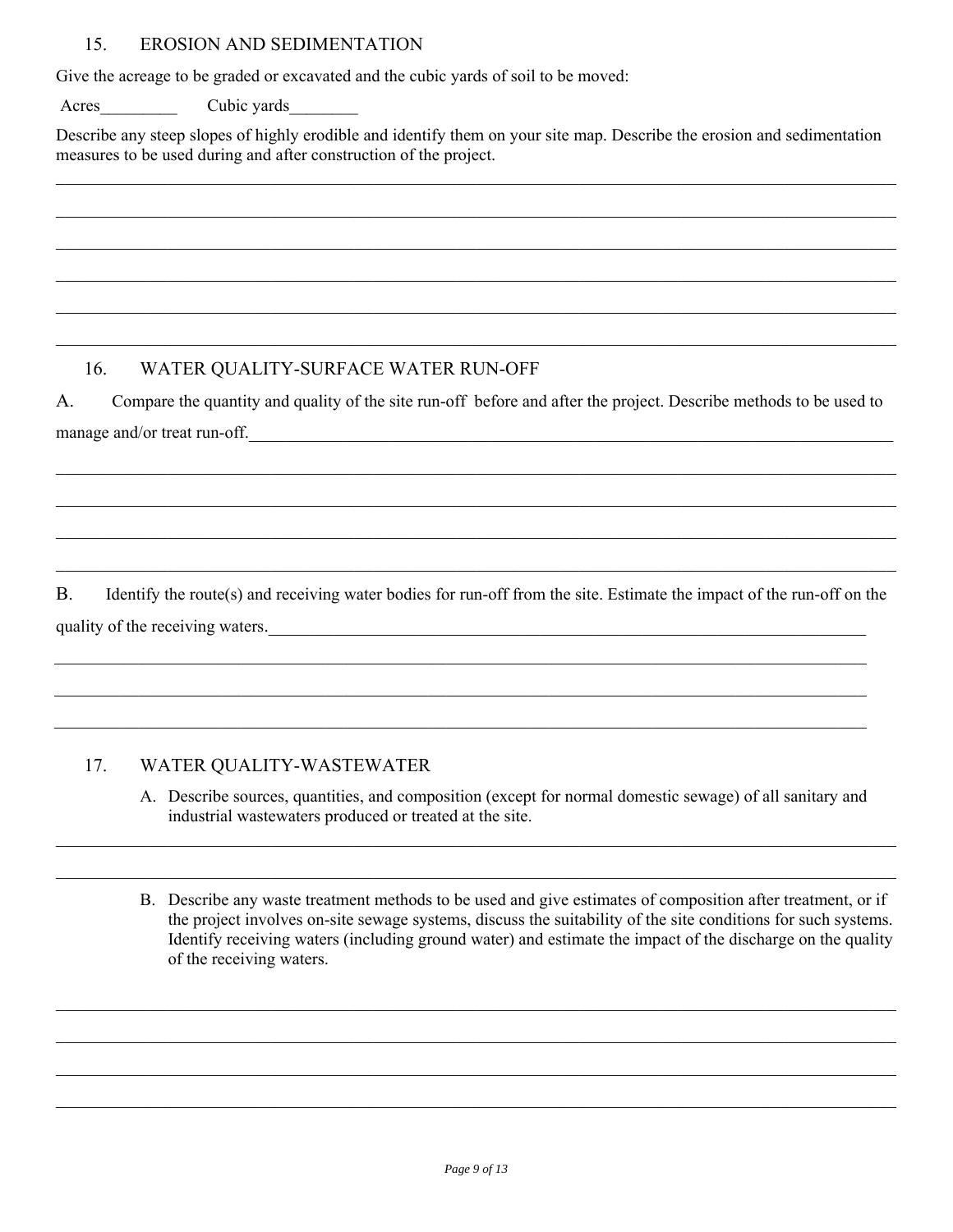| U. | If was tes will be discharged into a sewer system, identify the system and discuss the ability of the system to |
|----|-----------------------------------------------------------------------------------------------------------------|
|    | accept the volume and composition of the wastes. Identify any improvements, which will be necessary.            |

 $\_$  , and the contribution of the contribution of the contribution of the contribution of the contribution of  $\mathcal{L}_\text{max}$ 

 $\mathcal{L}_\mathcal{L} = \mathcal{L}_\mathcal{L} = \mathcal{L}_\mathcal{L} = \mathcal{L}_\mathcal{L} = \mathcal{L}_\mathcal{L} = \mathcal{L}_\mathcal{L} = \mathcal{L}_\mathcal{L} = \mathcal{L}_\mathcal{L} = \mathcal{L}_\mathcal{L} = \mathcal{L}_\mathcal{L} = \mathcal{L}_\mathcal{L} = \mathcal{L}_\mathcal{L} = \mathcal{L}_\mathcal{L} = \mathcal{L}_\mathcal{L} = \mathcal{L}_\mathcal{L} = \mathcal{L}_\mathcal{L} = \mathcal{L}_\mathcal{L}$ 

 $\_$  , and the contribution of the contribution of the contribution of the contribution of the contribution of  $\mathcal{L}_\text{max}$ 

 $\_$  , and the contribution of the contribution of the contribution of the contribution of the contribution of  $\mathcal{L}_\text{max}$ 

#### 18. GROUND WATER-POTENTIAL FOR CONTAMINATION

- A. Approximated depth (in feet) to ground water: minimum average
	- B. Describe any of the following site hazards to ground water and also identify them on the site map: sink holes, shallow limestone formations/karst conditions, and soils with high infiltration rates, abandon or unused wells. Describe measures to avoid or minimize environmental problems due to any of these hazards.

 $\mathcal{L}_\mathcal{L} = \{ \mathcal{L}_\mathcal{L} = \{ \mathcal{L}_\mathcal{L} = \{ \mathcal{L}_\mathcal{L} = \{ \mathcal{L}_\mathcal{L} = \{ \mathcal{L}_\mathcal{L} = \{ \mathcal{L}_\mathcal{L} = \{ \mathcal{L}_\mathcal{L} = \{ \mathcal{L}_\mathcal{L} = \{ \mathcal{L}_\mathcal{L} = \{ \mathcal{L}_\mathcal{L} = \{ \mathcal{L}_\mathcal{L} = \{ \mathcal{L}_\mathcal{L} = \{ \mathcal{L}_\mathcal{L} = \{ \mathcal{L}_\mathcal{$ 

 $\mathcal{L}_\mathcal{L} = \{ \mathcal{L}_\mathcal{L} = \{ \mathcal{L}_\mathcal{L} = \{ \mathcal{L}_\mathcal{L} = \{ \mathcal{L}_\mathcal{L} = \{ \mathcal{L}_\mathcal{L} = \{ \mathcal{L}_\mathcal{L} = \{ \mathcal{L}_\mathcal{L} = \{ \mathcal{L}_\mathcal{L} = \{ \mathcal{L}_\mathcal{L} = \{ \mathcal{L}_\mathcal{L} = \{ \mathcal{L}_\mathcal{L} = \{ \mathcal{L}_\mathcal{L} = \{ \mathcal{L}_\mathcal{L} = \{ \mathcal{L}_\mathcal{$ 

 $\mathcal{L}_\mathcal{L} = \{ \mathcal{L}_\mathcal{L} = \{ \mathcal{L}_\mathcal{L} = \{ \mathcal{L}_\mathcal{L} = \{ \mathcal{L}_\mathcal{L} = \{ \mathcal{L}_\mathcal{L} = \{ \mathcal{L}_\mathcal{L} = \{ \mathcal{L}_\mathcal{L} = \{ \mathcal{L}_\mathcal{L} = \{ \mathcal{L}_\mathcal{L} = \{ \mathcal{L}_\mathcal{L} = \{ \mathcal{L}_\mathcal{L} = \{ \mathcal{L}_\mathcal{L} = \{ \mathcal{L}_\mathcal{L} = \{ \mathcal{L}_\mathcal{$ 

 $\mathcal{L}_\mathcal{L} = \{ \mathcal{L}_\mathcal{L} = \{ \mathcal{L}_\mathcal{L} = \{ \mathcal{L}_\mathcal{L} = \{ \mathcal{L}_\mathcal{L} = \{ \mathcal{L}_\mathcal{L} = \{ \mathcal{L}_\mathcal{L} = \{ \mathcal{L}_\mathcal{L} = \{ \mathcal{L}_\mathcal{L} = \{ \mathcal{L}_\mathcal{L} = \{ \mathcal{L}_\mathcal{L} = \{ \mathcal{L}_\mathcal{L} = \{ \mathcal{L}_\mathcal{L} = \{ \mathcal{L}_\mathcal{L} = \{ \mathcal{L}_\mathcal{$ 

 $\mathcal{L}_\mathcal{L} = \{ \mathcal{L}_\mathcal{L} = \{ \mathcal{L}_\mathcal{L} = \{ \mathcal{L}_\mathcal{L} = \{ \mathcal{L}_\mathcal{L} = \{ \mathcal{L}_\mathcal{L} = \{ \mathcal{L}_\mathcal{L} = \{ \mathcal{L}_\mathcal{L} = \{ \mathcal{L}_\mathcal{L} = \{ \mathcal{L}_\mathcal{L} = \{ \mathcal{L}_\mathcal{L} = \{ \mathcal{L}_\mathcal{L} = \{ \mathcal{L}_\mathcal{L} = \{ \mathcal{L}_\mathcal{L} = \{ \mathcal{L}_\mathcal{$ 

 $\mathcal{L}_\mathcal{L} = \{ \mathcal{L}_\mathcal{L} = \{ \mathcal{L}_\mathcal{L} = \{ \mathcal{L}_\mathcal{L} = \{ \mathcal{L}_\mathcal{L} = \{ \mathcal{L}_\mathcal{L} = \{ \mathcal{L}_\mathcal{L} = \{ \mathcal{L}_\mathcal{L} = \{ \mathcal{L}_\mathcal{L} = \{ \mathcal{L}_\mathcal{L} = \{ \mathcal{L}_\mathcal{L} = \{ \mathcal{L}_\mathcal{L} = \{ \mathcal{L}_\mathcal{L} = \{ \mathcal{L}_\mathcal{L} = \{ \mathcal{L}_\mathcal{$ 

 $\mathcal{L}_\mathcal{L} = \{ \mathcal{L}_\mathcal{L} = \{ \mathcal{L}_\mathcal{L} = \{ \mathcal{L}_\mathcal{L} = \{ \mathcal{L}_\mathcal{L} = \{ \mathcal{L}_\mathcal{L} = \{ \mathcal{L}_\mathcal{L} = \{ \mathcal{L}_\mathcal{L} = \{ \mathcal{L}_\mathcal{L} = \{ \mathcal{L}_\mathcal{L} = \{ \mathcal{L}_\mathcal{L} = \{ \mathcal{L}_\mathcal{L} = \{ \mathcal{L}_\mathcal{L} = \{ \mathcal{L}_\mathcal{L} = \{ \mathcal{L}_\mathcal{$ 

 $\mathcal{L}_\mathcal{L} = \{ \mathcal{L}_\mathcal{L} = \{ \mathcal{L}_\mathcal{L} = \{ \mathcal{L}_\mathcal{L} = \{ \mathcal{L}_\mathcal{L} = \{ \mathcal{L}_\mathcal{L} = \{ \mathcal{L}_\mathcal{L} = \{ \mathcal{L}_\mathcal{L} = \{ \mathcal{L}_\mathcal{L} = \{ \mathcal{L}_\mathcal{L} = \{ \mathcal{L}_\mathcal{L} = \{ \mathcal{L}_\mathcal{L} = \{ \mathcal{L}_\mathcal{L} = \{ \mathcal{L}_\mathcal{L} = \{ \mathcal{L}_\mathcal{$ 

C. Identify any toxic or hazardous materials to be used or present on the project site, identify measures to be used to prevent them from contaminating ground water.

#### 19. SOLID WASTES-HAZARDOUS WASTES; STORAGE TANKS

A. Describe the types, amounts, and compositions of solid or hazardous wastes to be generated, including animal manures, sludge's, and ashes. Identify the method and location of disposal. For projects generating municipal solid waste indicate if there will be a source separation plan, list type(s) and how the project will be modified to allow for recycling.

B. Indicate and identify the number, location, size, contents, and use of any above or below ground tanks to be used for storage.

 $\mathcal{L}_\mathcal{L} = \mathcal{L}_\mathcal{L} = \mathcal{L}_\mathcal{L} = \mathcal{L}_\mathcal{L} = \mathcal{L}_\mathcal{L} = \mathcal{L}_\mathcal{L} = \mathcal{L}_\mathcal{L} = \mathcal{L}_\mathcal{L} = \mathcal{L}_\mathcal{L} = \mathcal{L}_\mathcal{L} = \mathcal{L}_\mathcal{L} = \mathcal{L}_\mathcal{L} = \mathcal{L}_\mathcal{L} = \mathcal{L}_\mathcal{L} = \mathcal{L}_\mathcal{L} = \mathcal{L}_\mathcal{L} = \mathcal{L}_\mathcal{L}$ 

 $\mathcal{L}_\mathcal{L} = \mathcal{L}_\mathcal{L} = \mathcal{L}_\mathcal{L} = \mathcal{L}_\mathcal{L} = \mathcal{L}_\mathcal{L} = \mathcal{L}_\mathcal{L} = \mathcal{L}_\mathcal{L} = \mathcal{L}_\mathcal{L} = \mathcal{L}_\mathcal{L} = \mathcal{L}_\mathcal{L} = \mathcal{L}_\mathcal{L} = \mathcal{L}_\mathcal{L} = \mathcal{L}_\mathcal{L} = \mathcal{L}_\mathcal{L} = \mathcal{L}_\mathcal{L} = \mathcal{L}_\mathcal{L} = \mathcal{L}_\mathcal{L}$ 

 $\mathcal{L}_\mathcal{L} = \mathcal{L}_\mathcal{L} = \mathcal{L}_\mathcal{L} = \mathcal{L}_\mathcal{L} = \mathcal{L}_\mathcal{L} = \mathcal{L}_\mathcal{L} = \mathcal{L}_\mathcal{L} = \mathcal{L}_\mathcal{L} = \mathcal{L}_\mathcal{L} = \mathcal{L}_\mathcal{L} = \mathcal{L}_\mathcal{L} = \mathcal{L}_\mathcal{L} = \mathcal{L}_\mathcal{L} = \mathcal{L}_\mathcal{L} = \mathcal{L}_\mathcal{L} = \mathcal{L}_\mathcal{L} = \mathcal{L}_\mathcal{L}$ 

 $\mathcal{L}_\mathcal{L} = \mathcal{L}_\mathcal{L} = \mathcal{L}_\mathcal{L} = \mathcal{L}_\mathcal{L} = \mathcal{L}_\mathcal{L} = \mathcal{L}_\mathcal{L} = \mathcal{L}_\mathcal{L} = \mathcal{L}_\mathcal{L} = \mathcal{L}_\mathcal{L} = \mathcal{L}_\mathcal{L} = \mathcal{L}_\mathcal{L} = \mathcal{L}_\mathcal{L} = \mathcal{L}_\mathcal{L} = \mathcal{L}_\mathcal{L} = \mathcal{L}_\mathcal{L} = \mathcal{L}_\mathcal{L} = \mathcal{L}_\mathcal{L}$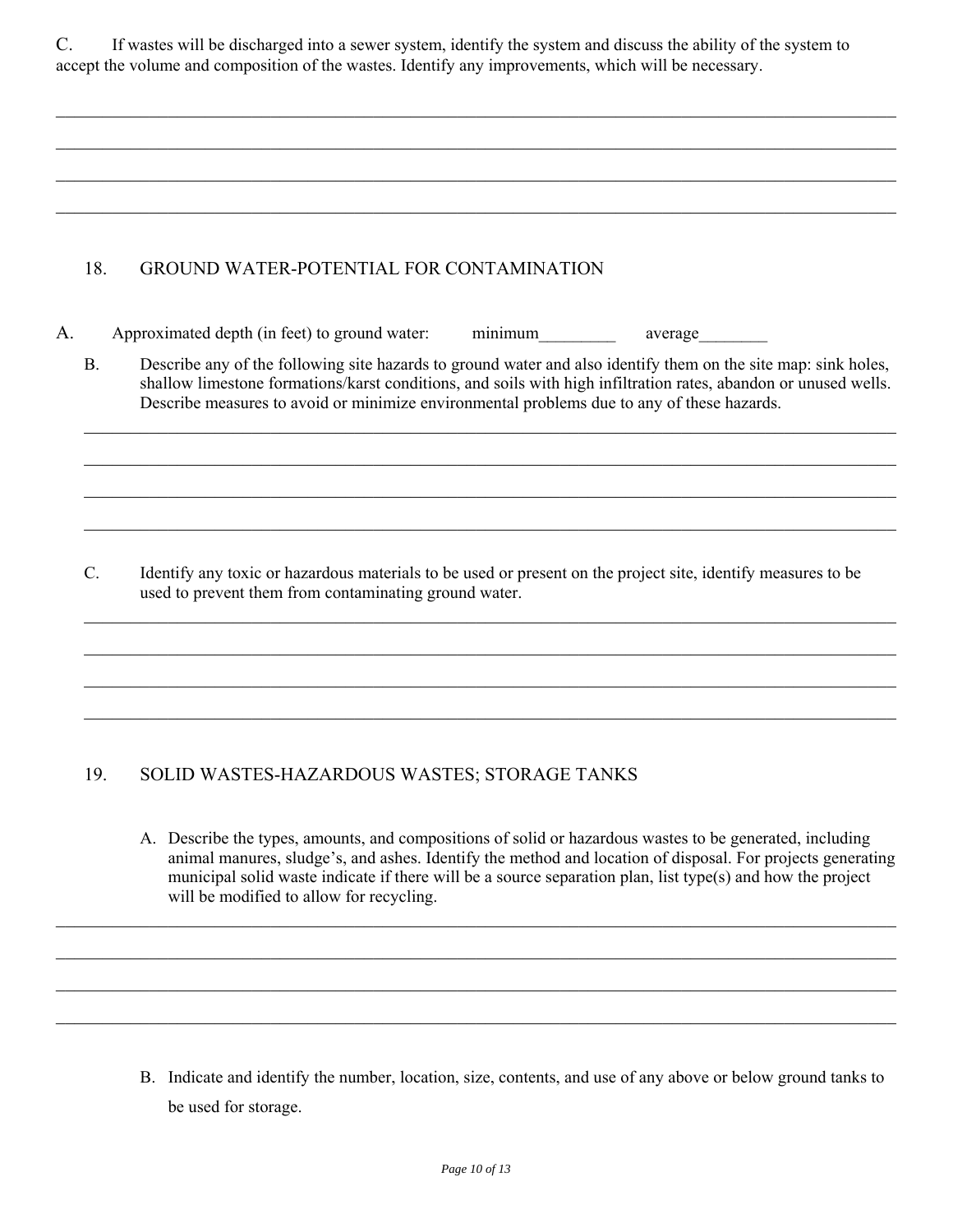#### 20. TRAFFIC

| Parking Spaces added                                  |    |     |    |  |
|-------------------------------------------------------|----|-----|----|--|
| Existing spaces                                       |    |     |    |  |
| Estimated total Average Daily Traffic (ADT) generated |    |     |    |  |
| Estimated maximum peak hour(s) of traffic generated   | tΩ | and | tΩ |  |
|                                                       |    |     |    |  |

 $\mathcal{L}_\mathcal{L} = \mathcal{L}_\mathcal{L} = \mathcal{L}_\mathcal{L} = \mathcal{L}_\mathcal{L} = \mathcal{L}_\mathcal{L} = \mathcal{L}_\mathcal{L} = \mathcal{L}_\mathcal{L} = \mathcal{L}_\mathcal{L} = \mathcal{L}_\mathcal{L} = \mathcal{L}_\mathcal{L} = \mathcal{L}_\mathcal{L} = \mathcal{L}_\mathcal{L} = \mathcal{L}_\mathcal{L} = \mathcal{L}_\mathcal{L} = \mathcal{L}_\mathcal{L} = \mathcal{L}_\mathcal{L} = \mathcal{L}_\mathcal{L}$ 

 $\mathcal{L}_\mathcal{L} = \mathcal{L}_\mathcal{L} = \mathcal{L}_\mathcal{L} = \mathcal{L}_\mathcal{L} = \mathcal{L}_\mathcal{L} = \mathcal{L}_\mathcal{L} = \mathcal{L}_\mathcal{L} = \mathcal{L}_\mathcal{L} = \mathcal{L}_\mathcal{L} = \mathcal{L}_\mathcal{L} = \mathcal{L}_\mathcal{L} = \mathcal{L}_\mathcal{L} = \mathcal{L}_\mathcal{L} = \mathcal{L}_\mathcal{L} = \mathcal{L}_\mathcal{L} = \mathcal{L}_\mathcal{L} = \mathcal{L}_\mathcal{L}$ 

 $\mathcal{L}_\mathcal{L} = \mathcal{L}_\mathcal{L} = \mathcal{L}_\mathcal{L} = \mathcal{L}_\mathcal{L} = \mathcal{L}_\mathcal{L} = \mathcal{L}_\mathcal{L} = \mathcal{L}_\mathcal{L} = \mathcal{L}_\mathcal{L} = \mathcal{L}_\mathcal{L} = \mathcal{L}_\mathcal{L} = \mathcal{L}_\mathcal{L} = \mathcal{L}_\mathcal{L} = \mathcal{L}_\mathcal{L} = \mathcal{L}_\mathcal{L} = \mathcal{L}_\mathcal{L} = \mathcal{L}_\mathcal{L} = \mathcal{L}_\mathcal{L}$ 

 $\mathcal{L}_\mathcal{L} = \mathcal{L}_\mathcal{L} = \mathcal{L}_\mathcal{L} = \mathcal{L}_\mathcal{L} = \mathcal{L}_\mathcal{L} = \mathcal{L}_\mathcal{L} = \mathcal{L}_\mathcal{L} = \mathcal{L}_\mathcal{L} = \mathcal{L}_\mathcal{L} = \mathcal{L}_\mathcal{L} = \mathcal{L}_\mathcal{L} = \mathcal{L}_\mathcal{L} = \mathcal{L}_\mathcal{L} = \mathcal{L}_\mathcal{L} = \mathcal{L}_\mathcal{L} = \mathcal{L}_\mathcal{L} = \mathcal{L}_\mathcal{L}$ 

For each affected road indicate the ADT, and the directional distribution of traffic with and without the project. Provide an estimate of the impact on traffic congestion on the affected roads and describe any traffic improvements, which will be necessary.  $\mathcal{L}_\mathcal{L} = \mathcal{L}_\mathcal{L} = \mathcal{L}_\mathcal{L} = \mathcal{L}_\mathcal{L} = \mathcal{L}_\mathcal{L} = \mathcal{L}_\mathcal{L} = \mathcal{L}_\mathcal{L} = \mathcal{L}_\mathcal{L} = \mathcal{L}_\mathcal{L} = \mathcal{L}_\mathcal{L} = \mathcal{L}_\mathcal{L} = \mathcal{L}_\mathcal{L} = \mathcal{L}_\mathcal{L} = \mathcal{L}_\mathcal{L} = \mathcal{L}_\mathcal{L} = \mathcal{L}_\mathcal{L} = \mathcal{L}_\mathcal{L}$ 

 $\mathcal{L}_\mathcal{L} = \mathcal{L}_\mathcal{L} = \mathcal{L}_\mathcal{L} = \mathcal{L}_\mathcal{L} = \mathcal{L}_\mathcal{L} = \mathcal{L}_\mathcal{L} = \mathcal{L}_\mathcal{L} = \mathcal{L}_\mathcal{L} = \mathcal{L}_\mathcal{L} = \mathcal{L}_\mathcal{L} = \mathcal{L}_\mathcal{L} = \mathcal{L}_\mathcal{L} = \mathcal{L}_\mathcal{L} = \mathcal{L}_\mathcal{L} = \mathcal{L}_\mathcal{L} = \mathcal{L}_\mathcal{L} = \mathcal{L}_\mathcal{L}$ 

 $\mathcal{L}_\mathcal{L} = \mathcal{L}_\mathcal{L} = \mathcal{L}_\mathcal{L} = \mathcal{L}_\mathcal{L} = \mathcal{L}_\mathcal{L} = \mathcal{L}_\mathcal{L} = \mathcal{L}_\mathcal{L} = \mathcal{L}_\mathcal{L} = \mathcal{L}_\mathcal{L} = \mathcal{L}_\mathcal{L} = \mathcal{L}_\mathcal{L} = \mathcal{L}_\mathcal{L} = \mathcal{L}_\mathcal{L} = \mathcal{L}_\mathcal{L} = \mathcal{L}_\mathcal{L} = \mathcal{L}_\mathcal{L} = \mathcal{L}_\mathcal{L}$ 

 $\mathcal{L}_\mathcal{L} = \mathcal{L}_\mathcal{L} = \mathcal{L}_\mathcal{L} = \mathcal{L}_\mathcal{L} = \mathcal{L}_\mathcal{L} = \mathcal{L}_\mathcal{L} = \mathcal{L}_\mathcal{L} = \mathcal{L}_\mathcal{L} = \mathcal{L}_\mathcal{L} = \mathcal{L}_\mathcal{L} = \mathcal{L}_\mathcal{L} = \mathcal{L}_\mathcal{L} = \mathcal{L}_\mathcal{L} = \mathcal{L}_\mathcal{L} = \mathcal{L}_\mathcal{L} = \mathcal{L}_\mathcal{L} = \mathcal{L}_\mathcal{L}$ 

 $\mathcal{L}_\mathcal{L} = \mathcal{L}_\mathcal{L} = \mathcal{L}_\mathcal{L} = \mathcal{L}_\mathcal{L} = \mathcal{L}_\mathcal{L} = \mathcal{L}_\mathcal{L} = \mathcal{L}_\mathcal{L} = \mathcal{L}_\mathcal{L} = \mathcal{L}_\mathcal{L} = \mathcal{L}_\mathcal{L} = \mathcal{L}_\mathcal{L} = \mathcal{L}_\mathcal{L} = \mathcal{L}_\mathcal{L} = \mathcal{L}_\mathcal{L} = \mathcal{L}_\mathcal{L} = \mathcal{L}_\mathcal{L} = \mathcal{L}_\mathcal{L}$ 

 $\mathcal{L}_\mathcal{L} = \mathcal{L}_\mathcal{L} = \mathcal{L}_\mathcal{L} = \mathcal{L}_\mathcal{L} = \mathcal{L}_\mathcal{L} = \mathcal{L}_\mathcal{L} = \mathcal{L}_\mathcal{L} = \mathcal{L}_\mathcal{L} = \mathcal{L}_\mathcal{L} = \mathcal{L}_\mathcal{L} = \mathcal{L}_\mathcal{L} = \mathcal{L}_\mathcal{L} = \mathcal{L}_\mathcal{L} = \mathcal{L}_\mathcal{L} = \mathcal{L}_\mathcal{L} = \mathcal{L}_\mathcal{L} = \mathcal{L}_\mathcal{L}$ 

 $\mathcal{L}_\mathcal{L} = \mathcal{L}_\mathcal{L} = \mathcal{L}_\mathcal{L} = \mathcal{L}_\mathcal{L} = \mathcal{L}_\mathcal{L} = \mathcal{L}_\mathcal{L} = \mathcal{L}_\mathcal{L} = \mathcal{L}_\mathcal{L} = \mathcal{L}_\mathcal{L} = \mathcal{L}_\mathcal{L} = \mathcal{L}_\mathcal{L} = \mathcal{L}_\mathcal{L} = \mathcal{L}_\mathcal{L} = \mathcal{L}_\mathcal{L} = \mathcal{L}_\mathcal{L} = \mathcal{L}_\mathcal{L} = \mathcal{L}_\mathcal{L}$ 

 $\mathcal{L}_\mathcal{L} = \mathcal{L}_\mathcal{L} = \mathcal{L}_\mathcal{L} = \mathcal{L}_\mathcal{L} = \mathcal{L}_\mathcal{L} = \mathcal{L}_\mathcal{L} = \mathcal{L}_\mathcal{L} = \mathcal{L}_\mathcal{L} = \mathcal{L}_\mathcal{L} = \mathcal{L}_\mathcal{L} = \mathcal{L}_\mathcal{L} = \mathcal{L}_\mathcal{L} = \mathcal{L}_\mathcal{L} = \mathcal{L}_\mathcal{L} = \mathcal{L}_\mathcal{L} = \mathcal{L}_\mathcal{L} = \mathcal{L}_\mathcal{L}$ 

 $\mathcal{L}_\mathcal{L} = \mathcal{L}_\mathcal{L} = \mathcal{L}_\mathcal{L} = \mathcal{L}_\mathcal{L} = \mathcal{L}_\mathcal{L} = \mathcal{L}_\mathcal{L} = \mathcal{L}_\mathcal{L} = \mathcal{L}_\mathcal{L} = \mathcal{L}_\mathcal{L} = \mathcal{L}_\mathcal{L} = \mathcal{L}_\mathcal{L} = \mathcal{L}_\mathcal{L} = \mathcal{L}_\mathcal{L} = \mathcal{L}_\mathcal{L} = \mathcal{L}_\mathcal{L} = \mathcal{L}_\mathcal{L} = \mathcal{L}_\mathcal{L}$ 

 $\mathcal{L}_\mathcal{L} = \mathcal{L}_\mathcal{L} = \mathcal{L}_\mathcal{L} = \mathcal{L}_\mathcal{L} = \mathcal{L}_\mathcal{L} = \mathcal{L}_\mathcal{L} = \mathcal{L}_\mathcal{L} = \mathcal{L}_\mathcal{L} = \mathcal{L}_\mathcal{L} = \mathcal{L}_\mathcal{L} = \mathcal{L}_\mathcal{L} = \mathcal{L}_\mathcal{L} = \mathcal{L}_\mathcal{L} = \mathcal{L}_\mathcal{L} = \mathcal{L}_\mathcal{L} = \mathcal{L}_\mathcal{L} = \mathcal{L}_\mathcal{L}$ 

 $\mathcal{L}_\mathcal{L} = \mathcal{L}_\mathcal{L} = \mathcal{L}_\mathcal{L} = \mathcal{L}_\mathcal{L} = \mathcal{L}_\mathcal{L} = \mathcal{L}_\mathcal{L} = \mathcal{L}_\mathcal{L} = \mathcal{L}_\mathcal{L} = \mathcal{L}_\mathcal{L} = \mathcal{L}_\mathcal{L} = \mathcal{L}_\mathcal{L} = \mathcal{L}_\mathcal{L} = \mathcal{L}_\mathcal{L} = \mathcal{L}_\mathcal{L} = \mathcal{L}_\mathcal{L} = \mathcal{L}_\mathcal{L} = \mathcal{L}_\mathcal{L}$ 

 $\mathcal{L}_\mathcal{L} = \mathcal{L}_\mathcal{L} = \mathcal{L}_\mathcal{L} = \mathcal{L}_\mathcal{L} = \mathcal{L}_\mathcal{L} = \mathcal{L}_\mathcal{L} = \mathcal{L}_\mathcal{L} = \mathcal{L}_\mathcal{L} = \mathcal{L}_\mathcal{L} = \mathcal{L}_\mathcal{L} = \mathcal{L}_\mathcal{L} = \mathcal{L}_\mathcal{L} = \mathcal{L}_\mathcal{L} = \mathcal{L}_\mathcal{L} = \mathcal{L}_\mathcal{L} = \mathcal{L}_\mathcal{L} = \mathcal{L}_\mathcal{L}$ 

#### 21. VEHICLE-RELATED AIR EMISSIONS

Provide an estimate of the effect of the project's traffic generation on air quality, including carbon monoxide levels. Discuss the effect of traffic improvements or other mitigation measures on air quality impacts.

#### 22. STATIONARY SOURCE AIR EMISSIONS

Will the project involve any stationary sources of air emissions (such as boilers or exhaust stacks)? Yes No If, YES, describe the sources, quantities, and compositions of the emissions; the proposed air pollution control devices; the quantities and composition of the emissions after treatment; and the effects on air quality.

23. Will the project generate dust, odors, or noise during the construction and/or operation? \_\_\_\_\_\_Yes \_\_\_\_\_\_No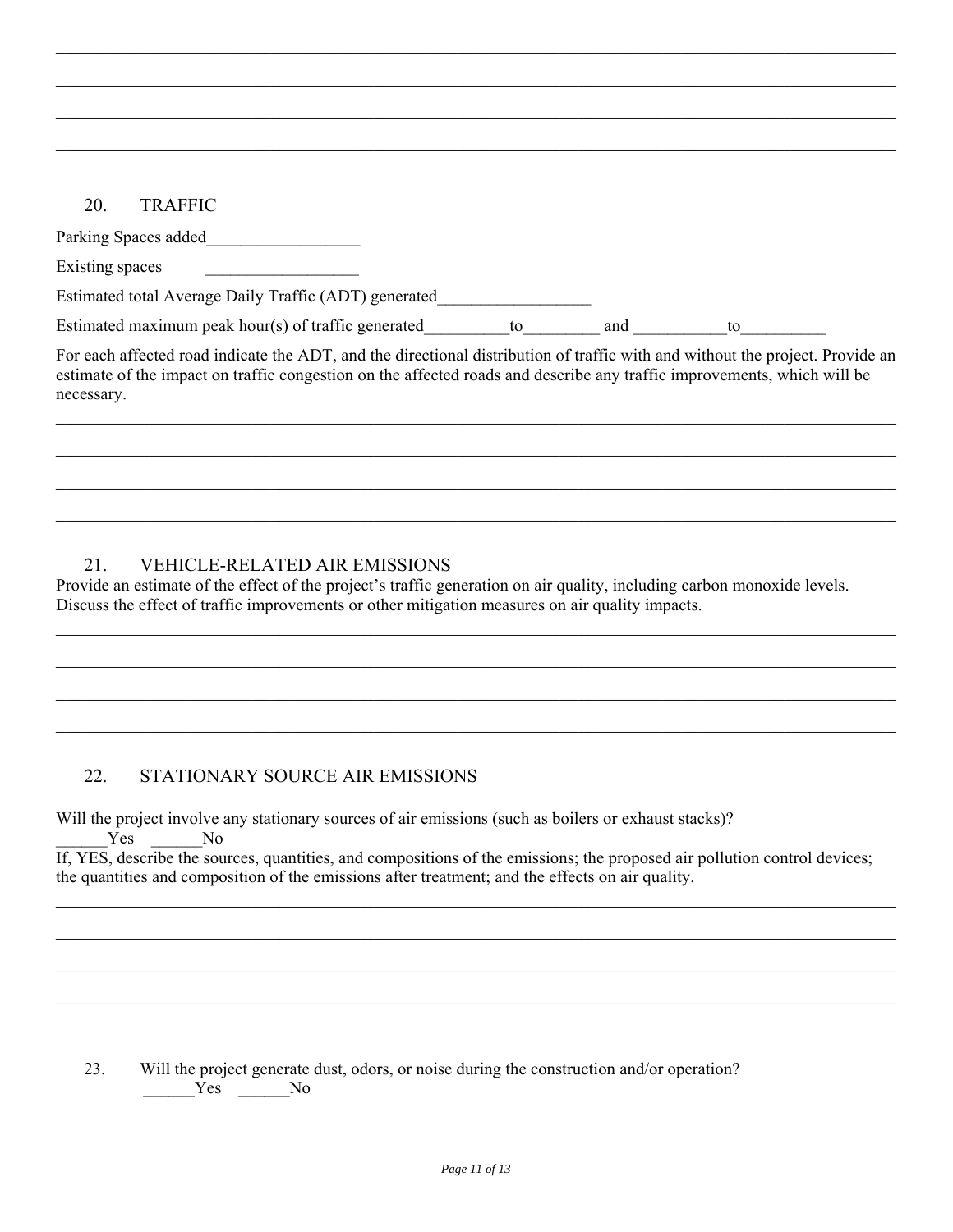| If YES, describe the sources, characteristics, duration, and quantities or intensity, and any proposed measures to       |
|--------------------------------------------------------------------------------------------------------------------------|
| mitigate adverse impacts. Also identify the locations of sensitive receptors in the vicinity and estimate the impacts on |
| these receptors.                                                                                                         |

 $\mathcal{L}_\mathcal{L} = \mathcal{L}_\mathcal{L} = \mathcal{L}_\mathcal{L} = \mathcal{L}_\mathcal{L} = \mathcal{L}_\mathcal{L} = \mathcal{L}_\mathcal{L} = \mathcal{L}_\mathcal{L} = \mathcal{L}_\mathcal{L} = \mathcal{L}_\mathcal{L} = \mathcal{L}_\mathcal{L} = \mathcal{L}_\mathcal{L} = \mathcal{L}_\mathcal{L} = \mathcal{L}_\mathcal{L} = \mathcal{L}_\mathcal{L} = \mathcal{L}_\mathcal{L} = \mathcal{L}_\mathcal{L} = \mathcal{L}_\mathcal{L}$ 

 $\mathcal{L}_\mathcal{L} = \mathcal{L}_\mathcal{L} = \mathcal{L}_\mathcal{L} = \mathcal{L}_\mathcal{L} = \mathcal{L}_\mathcal{L} = \mathcal{L}_\mathcal{L} = \mathcal{L}_\mathcal{L} = \mathcal{L}_\mathcal{L} = \mathcal{L}_\mathcal{L} = \mathcal{L}_\mathcal{L} = \mathcal{L}_\mathcal{L} = \mathcal{L}_\mathcal{L} = \mathcal{L}_\mathcal{L} = \mathcal{L}_\mathcal{L} = \mathcal{L}_\mathcal{L} = \mathcal{L}_\mathcal{L} = \mathcal{L}_\mathcal{L}$ 

 $\mathcal{L}_\mathcal{L} = \mathcal{L}_\mathcal{L} = \mathcal{L}_\mathcal{L} = \mathcal{L}_\mathcal{L} = \mathcal{L}_\mathcal{L} = \mathcal{L}_\mathcal{L} = \mathcal{L}_\mathcal{L} = \mathcal{L}_\mathcal{L} = \mathcal{L}_\mathcal{L} = \mathcal{L}_\mathcal{L} = \mathcal{L}_\mathcal{L} = \mathcal{L}_\mathcal{L} = \mathcal{L}_\mathcal{L} = \mathcal{L}_\mathcal{L} = \mathcal{L}_\mathcal{L} = \mathcal{L}_\mathcal{L} = \mathcal{L}_\mathcal{L}$ 

| 24.<br>А.<br><b>B.</b><br>$C$ .<br>D.<br>Ε. | Are any of the following resources on or in proximity to the site:<br>Archeological; historical, or architectural resources? Yes<br>No.<br>Prime or Unique farmlands? ______Yes _______No<br>Designated parks, recreational areas or trails? Ves<br>N <sub>0</sub><br>Scenic views and vistas? $\frac{\ }{\ }$ Yes $\frac{\ }{\ }$<br>N <sub>0</sub><br>Other unique resources? ______Yes ______No<br>If YES, to any items describe the resource and identify any impacts on these receptors. |
|---------------------------------------------|-----------------------------------------------------------------------------------------------------------------------------------------------------------------------------------------------------------------------------------------------------------------------------------------------------------------------------------------------------------------------------------------------------------------------------------------------------------------------------------------------|
| 25.                                         | Will the project create adverse visual impacts? Examples may include: glare from intense lights, lights visible<br>in wilderness areas, large visible plumes from cooling towers, or exhaust stacks.<br>Yes No<br>If YES, explain.                                                                                                                                                                                                                                                            |
|                                             |                                                                                                                                                                                                                                                                                                                                                                                                                                                                                               |
| 26.                                         | <b>COMPATIBILITY WITH PLANS</b><br>Is the project subject to an adopted local comprehensive land use plan or any other applicable land use, water, or<br>resource management plan of a local, regional, state, or federal agency?<br>N <sub>0</sub><br>Yes<br>If YES, identify the applicable plan(s), and explain how any conflicts between the project and the plan(s) will be<br>resolved.<br>If NO, also explain.                                                                         |
|                                             |                                                                                                                                                                                                                                                                                                                                                                                                                                                                                               |

## 27. IMPACT ON INFRASTRUCTURE AND PUBLIC SERVICES.

Will new or expanded utilities, roads, other infrastructure, or public services be required to serve the project?

 $Yes$  No